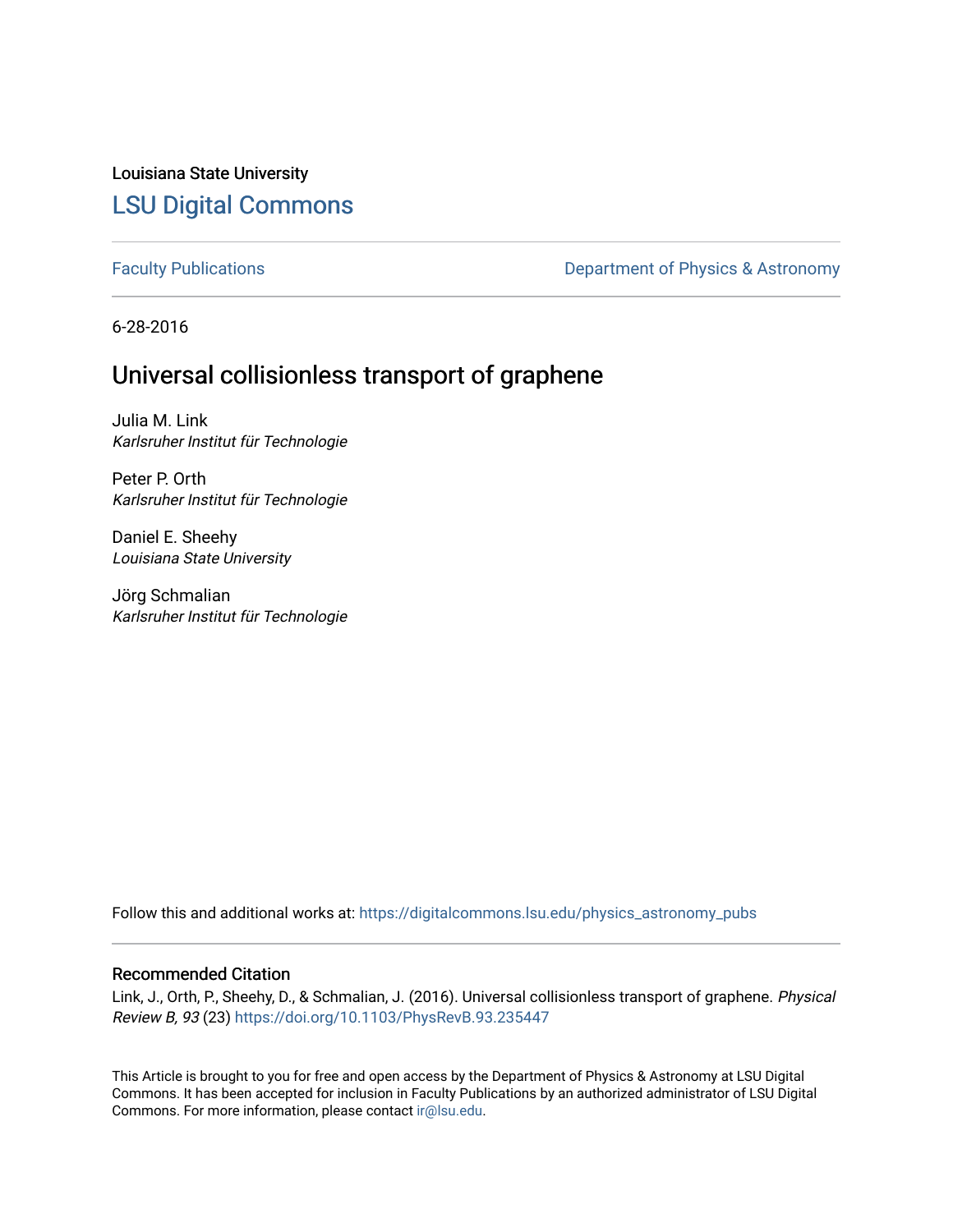

# CHORUS

This is the accepted manuscript made available via CHORUS. The article has been published as:

## Universal collisionless transport of graphene

Julia M. Link, Peter P. Orth, Daniel E. Sheehy, and Jörg Schmalian Phys. Rev. B **93**, 235447 — Published 28 June 2016 DOI: [10.1103/PhysRevB.93.235447](http://dx.doi.org/10.1103/PhysRevB.93.235447)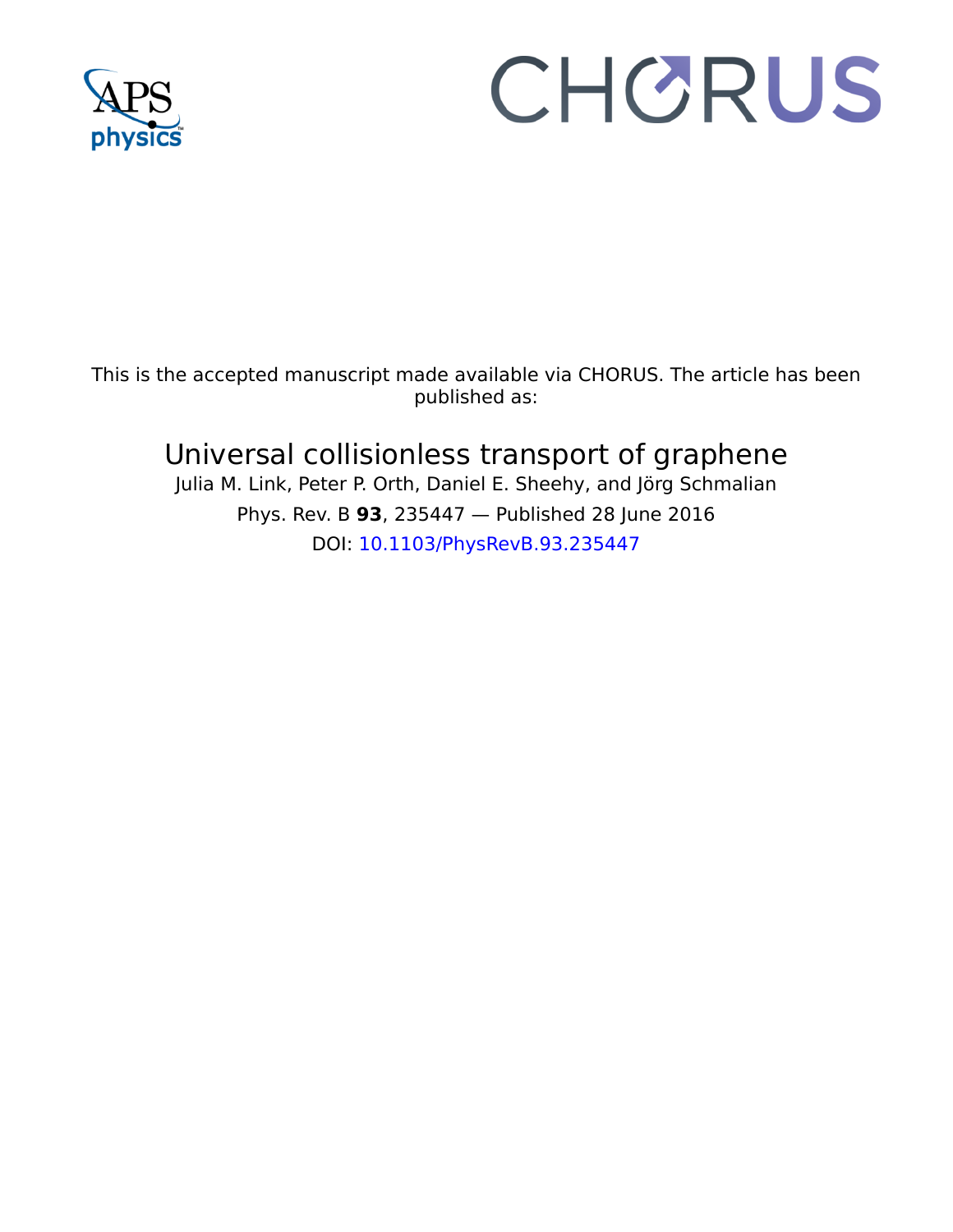#### Universal collisionless transport of graphene

Julia M. Link,<sup>1</sup> Peter P. Orth,<sup>1,2</sup> Daniel E. Sheehy,<sup>3</sup> and Jörg Schmalian<sup>1,4</sup>

<sup>1</sup> Institute for Theory of Condensed Matter, Karlsruhe Institute of Technology (KIT), 76131 Karlsruhe, Germany

<sup>2</sup> School of Physics and Astronomy, University of Minnesota, Minneapolis, Minnesota 55455, USA

<sup>3</sup>Department of Physics and Astronomy, Louisiana State University, Baton Rouge, LA, 70803, USA

4 Institute for Solid State Physics, Karlsruhe Institute of Technology (KIT), 76131 Karlsruhe, Germany

(Dated: June 7, 2016)

The impact of the electron-electron Coulomb interaction on the optical conductivity of graphene has led to a controversy that calls into question the universality of collisionless transport in this and other Dirac materials. Using a lattice calculation that avoids divergences present in previous nodal Dirac approaches, our work settles this controversy and obtains results in quantitative agreement with experiment over a wide frequency range. We also demonstrate that dimensional regularization methods agree, as long as the scaling properties of the conductivity and the regularization of the theory in modified dimension are correctly implemented. Tight-binding lattice and nodal Dirac theory calculations are shown to coincide at low energies even when the non-zero size of the atomic orbital wave function is included, conclusively demonstrating the universality of the optical conductivity of graphene.

#### I. INTRODUCTION

In graphene, numerous electronic properties with energy sufficiently below the scale  $v\Lambda \simeq 1 - 1.5 \text{ eV}$  are governed by the linear Dirac spectrum with velocity  $v^1$  $v^1$ . Examples are the minimal conductivity in disordered samples, $^{2}$  $^{2}$  $^{2}$  the odd-integer quantum Hall effect at high magnetic fields,<sup>[3](#page-21-2)</sup> and the observation of Klein tunneling through potential barriers. $<sup>4</sup>$  $<sup>4</sup>$  $<sup>4</sup>$  These observations are</sup> explained in terms of non-interacting Dirac fermions, while the electron-electron Coulomb interaction clearly affects other experimental results such as the fractional quantum Hall effect,  $5.6$  $5.6$  hydrodynamic transport behav- $\int_0^{\pi}$  and the logarithmically enhanced velocity, as seen in magneto-oscillation, $\frac{13}{13}$  $\frac{13}{13}$  $\frac{13}{13}$  angular resolved photoe-mission spectroscopy<sup>[14](#page-21-9)</sup> and capacitance measurements of the density of states.[15](#page-21-10)

Given this success, it is remarkable that there exists a rather long-standing controversy in the theoretical description of Coulomb interaction corrections to the opti-cal absorption of graphene.<sup>[16](#page-21-11)[–24](#page-21-12)</sup> Experiments report an optical transmission close to  $97.7\%,^{25,26}$  $97.7\%,^{25,26}$  $97.7\%,^{25,26}$  $97.7\%,^{25,26}$  a value that corresponds to non-interacting Dirac electrons. Considering Coulomb interactions within a renormalization group analysis, one finds for the optical conductivity  $(\omega \ll v\Lambda)$ :

<span id="page-2-0"></span>
$$
\sigma(\omega) = \sigma_0 \left( 1 + C\alpha(\omega) + \cdots \right) . \tag{1}
$$

Here,  $\sigma_0 = \pi e^2/(2h)$  is the universal value of the opti-cal conductivity of non-interacting Dirac particles<sup>[27](#page-21-15)</sup> and  $\alpha(\omega) = \alpha/[1 + \frac{1}{4}\alpha \ln(v\Lambda/\omega)]$  is a running, renormalized, dimensionless coupling constant that measures the strength of the Coulomb interaction at the frequency scale  $\omega$ , with bare value  $\alpha \equiv \alpha(v\Lambda) = e^2/(\hbar v \epsilon)^{28,29}$  $\alpha \equiv \alpha(v\Lambda) = e^2/(\hbar v \epsilon)^{28,29}$  $\alpha \equiv \alpha(v\Lambda) = e^2/(\hbar v \epsilon)^{28,29}$  $\alpha \equiv \alpha(v\Lambda) = e^2/(\hbar v \epsilon)^{28,29}$  Here, e is the electron charge and  $\epsilon = (\epsilon_1 + \epsilon_2)/2$  is determined by the dielectric constants  $\epsilon_{1,2}$  of the material above and below the graphene sheet.

The value of the coefficient  $\mathcal C$  is the issue of the controversy, with different theoretical approaches yielding different values for  $C$ . The origin of these discrepancies can be traced to the low energy nodal Dirac approximation for graphene with linear spectrum  $\varepsilon(\mathbf{q}) = \pm v|\mathbf{q}|$ for  $|q| \leq \Lambda$  with momentum cutoff  $\Lambda$ . A perturbative analysis of corrections due to Coulomb interactions to  $\sigma(\omega)$  yields individual Feynman diagrams that are logarithmically divergent in the cutoff Λ. While these divergences cancel if one adds up all diagrams, the finite result, which determines  $\mathcal{C}$ , turns out to be different for different approaches to handle the divergences. Since  $\sigma(\omega)$  determines the transmission coefficient  $T(\omega)$  =  $(1 + 2\pi\sigma(\omega)/c)^{-2}$ ,<sup>[30](#page-22-1)</sup> this issue is experimentally relevant and only a rather small value of  $\mathcal C$  is consistent with current experimental observations.[18](#page-21-17) These controversies were believed to be resolved when two of us demonstrated that a calculation that respects conservation of the electric charge leads to  $18$ 

<span id="page-2-2"></span>
$$
\mathcal{C} = \frac{19 - 6\pi}{12},\tag{2}
$$

a value that was first determined by Mishchenko.<sup>[17](#page-21-18)</sup> The essential claim of Ref. [18](#page-21-17) was that, while different results can be obtained within the nodal approximation (as found in earlier work<sup>[16](#page-21-11)</sup>), this ambiguity is eliminated when the Ward identity is enforced.

<span id="page-2-1"></span>

FIG. 1. (Color online) One plaquette of graphene's honeycomb lattice with blue spheres representing carbon atoms. The carbon-carbon distance is a and two electron  $p<sub>z</sub>$  orbitals of typical width  $\lambda$  are illustrated.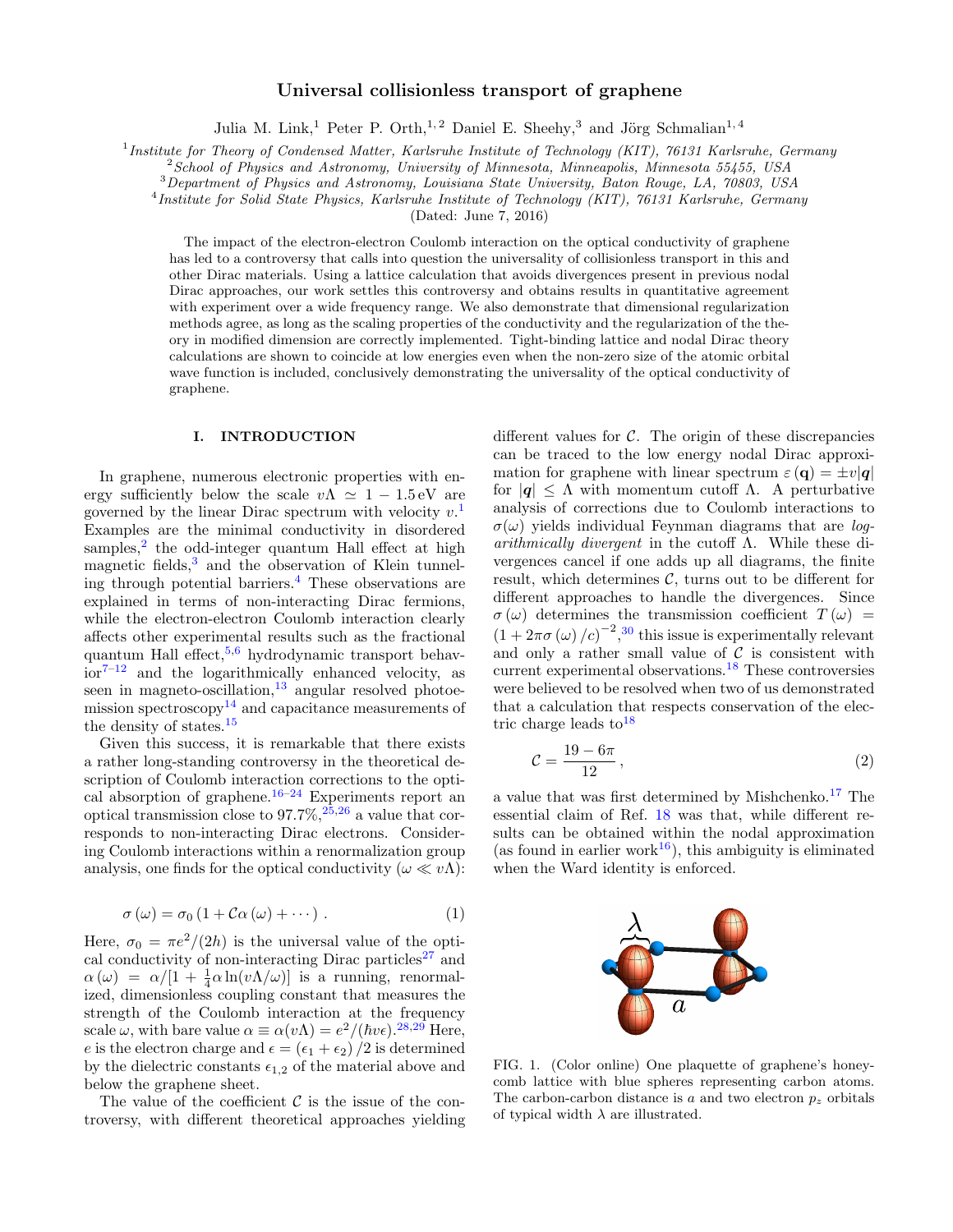However, subsequent investigations<sup>[19](#page-21-19)[,20](#page-21-20)</sup> led to an alternate result for  $C$ , calling into question this picture. In particular, Juricic *et al.*<sup>[19](#page-21-19)</sup> used the nodal approximation along with dimensional regularization of the integrals (altering the spatial dimension to  $d = 2 - \epsilon$  with  $\epsilon \to 0$  at the end of the calculation), obtaining a much larger value  $\mathcal{C}' = (22 - 6\pi)/12$  within a calculation that also obeyed the Ward identity at least for finite  $\epsilon$ . This larger value was also obtained in Ref. [20,](#page-21-20) who claimed to perform a tight-binding calculation. The authors of Ref. [20](#page-21-20) concluded that the source of the error was the linearized spectrum and concluded that a proper treatment of the spectrum in the entire Brillouin zone (BZ) is needed to determine the optical conductivity. It was added that this unexpected behavior is related to a chiral anomaly or due to non-local optical effects.[31](#page-22-2)

Given these discrepancies, an obvious question is whether  $\mathcal C$  is indeed a universal number. If states in the entire BZ matter, one could easily construct new dimensionless quantities  $\gamma$  and the coefficient C in Eq. [\(1\)](#page-2-0) might depend on  $\gamma$ . Then, distinct analytic results would merely correspond to different limits of  $\mathcal{C}(\gamma)$ . An example for such a dimensionless quantity is  $\gamma = \lambda/a$ , where  $a \approx 1.42 \text{ Å}$  is the carbon-carbon distance and  $\lambda$  the characteristic size of the  $p_z$ -orbital Wannier function of the  $sp<sup>2</sup>$  hybridized carbon atoms in the graphene lattice (see Fig. [1\)](#page-2-1). Then, only a detailed quantum chemical analysis would be able to determine the correct optical conductivity, even for frequencies small compared to the bandwidth. It would also imply that a formal renormalization procedure, as discussed in Ref. [32,](#page-22-3) would not suffice to generate a correct result, leading to a breakdown of the widely-used nodal approximation for graphene.

Here, we show that  $\mathcal C$  is, in fact, a *universal* number that is independent of high-energy microscopic or cutoff dependent details. We demonstrate that it is given by the expression in Eq.  $(2)$  and that it can be correctly obtained within a low-energy effective nodal Dirac description of graphene. Our conclusions are based on two independent calculations: (i) an evaluation of the leading perturbative Coulomb correction to the optical conductivity using the full tight-binding graphene band structure. This unequivocally determines  $C$ . It furthermore shows that  $\mathcal C$  is universal and independent of, for example, the width of the atomic Wannier orbitals; (ii) a fieldtheoretical analysis of the interaction corrections to the conductivity within the Dirac description, which we use to demonstrate that the result for  $\mathcal C$  is affected by the order of limits  $d \to 2$  and cutoff  $\Lambda \to \infty$ . Taking the limits in the correct order yields the result of the lattice tight-binding calculation in (i).

Our main results are captured in Fig. [2,](#page-3-0) which shows the interaction correction coefficient obtained within the lattice tight-binding approach as a function of frequency  $\omega$ . Clearly, the lattice result agrees with the numerical value  $\mathcal C$  given in Eq. [\(2\)](#page-2-2). Below, we also explain how to correctly obtain this value within the Dirac approximation of graphene using different regularization schemes.

<span id="page-3-0"></span>

FIG. 2. (Color online) The main figure shows the interaction correction coefficient as determined by our lattice calculation (red dots) as a function of frequency  $\omega/D$ , where D is the bandwidth of the lattice theory. The lattice result is in clear agreement with the predicted value Eq. [\(2\)](#page-2-2) from nodal theory.[17](#page-21-18)[,18](#page-21-17) The inset shows that the result in the low-frequency limit ( $\omega/D = 0.015$ ) is independent of the ratio  $\lambda/a$  (i.e., universal).

Furthermore, the inset of Fig. [2](#page-3-0) proves that the interaction correction coefficient is universal and independent of the ratio  $\lambda/a$ , where  $\lambda$  is the size of the atomic orbitals on the graphene atoms and a is the lattice constant.

Below, we determine the correct value for  $C$  in Eq. [\(1\)](#page-2-0), but also explain why other approaches failed to reach the correct conclusions. This should settle all aspects of the existing controversy about the value of  $\mathcal{C}$ . Our work demonstrates that the Dirac cone approximation can be safely applied for low energy properties, that the longitudinal optical conductivity is not affected by a chiral anomaly or states far from the Dirac cone and that no subtlety due to non-local effects in the conductivity occurs. Finally, we show how to properly include interaction corrections within the lattice theory, which is essential for physical quantities where a nodal approximation cannot be employed.

The remainder of the paper is organized as follows: in Sec. [II,](#page-4-0) we start from a lattice tight-binding description of graphene and determine the optical conductivity, including leading Coulomb corrections, in the collisionless regime. Allowing for a finite extent of the Wannier functions  $\lambda$ , we demonstrate that C is indeed universal, i.e. independent of the ratio  $\lambda/a$ , and takes a value that is, within the numerical accuracy, given in Eq. [\(2\)](#page-2-2). Further, we explain why previous lattice based attempts<sup>[20,](#page-21-20)[31](#page-22-2)</sup> failed to reach the correct conclusion.

A by-product of our calculation is the optical conductivity of non-interacting electrons in graphene for a nearest-neighbor tight-binding electronic band structure:  $\sigma_0(\omega, \text{TB})$ . This allows us to correct previously reported theoretical results of Refs. [25](#page-21-13) and [30](#page-22-1) and to demonstrate that  $\sigma_0(\omega, TB)$  deviates from the Dirac result more strongly than reported there. We compare the corrected theoretical prediction for the optical transmission  $T(\omega)$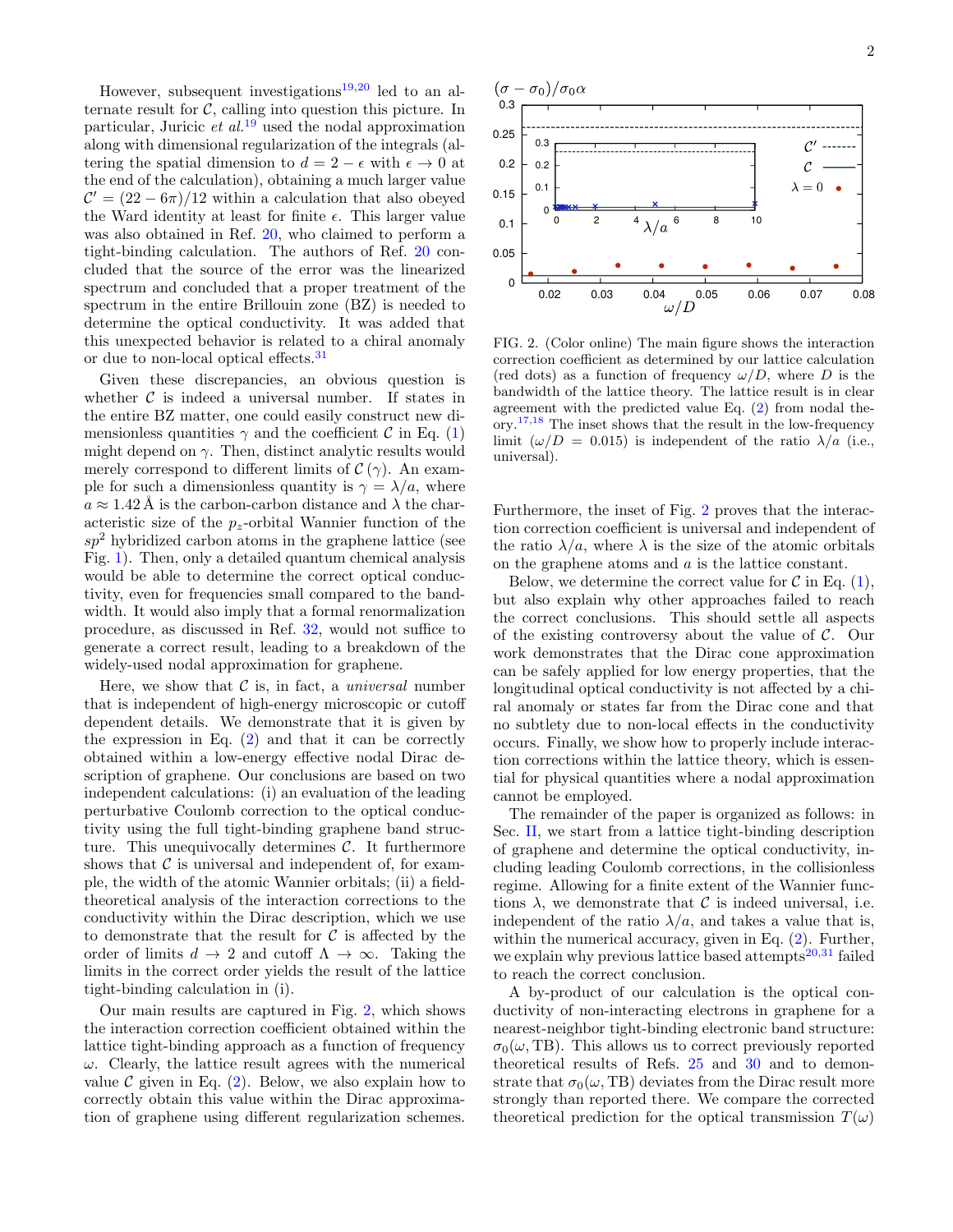with the experimental data of Ref. [25.](#page-21-13)

In Sec. [III,](#page-9-0) we show how to correctly obtain  $\mathcal C$  within a field-theoretical description of graphene using the nodal Dirac approximation. We demonstrate that if one employs a Wilson momentum shell renormalization group approach and chooses to use dimensional regularization (in  $d = 2 - \epsilon$  spatial dimensions) of divergent integrals, the interaction coefficient  $\mathcal C$  acquires a dependence on the order of limits  $\epsilon \to 0$  and ultraviolet cutoff  $\Lambda \to \infty$  at the end of the calculation. The correct order of limits yields the same result for  $C$  as the lattice calculation.

Following earlier work by Teber et al. in Ref. [33,](#page-22-4) we show in Sec. IIIA that this ambiguity does not appear when, instead of the Wilson momentum shell renormalization group technique, one employs a different renormalization procedure and fully regularizes the theory within modified minimal subtraction  $\overline{\text{MS}}$  scheme. Within the  $\overline{\text{MS}}$  procedure of dimensional regularization, the non-interacting (bare-bubble) conductivity diagram contributes to the value of the interaction correction coefficient. This is the key difference to the work of Juricic et al. in Ref. [19](#page-21-19) who also used dimensional regularization but only of the perturbative diagrams (instead of the full theory) and thus obtained the result  $\mathcal{C}'$ . Therefore, the apparent ambiguity in the value of the interaction coefficient is due to the fact that certain diagrams contributing to the conductivity give different results within different regularization schemes. In Sec. [III B,](#page-11-0) we explore this and consider such diagrams in  $d = 2 - \epsilon$  but including a ultraviolet cutoff  $\Lambda$ . We show that these diagrams only combine to give the correct value for  $\mathcal C$  when the order of limits ( $\epsilon \to 0$  and  $\Lambda \to \infty$ ) is correctly taken.

We conclude in Sec. [IV](#page-14-0) and refer to the Appendices for details of a number of calculations that are discussed in the main text.

#### <span id="page-4-0"></span>II. THE TIGHT-BINDING APPROACH TO THE OPTICAL CONDUCTIVITY

In this section, we calculate the self-energy  $\Sigma(\mathbf{k})$  and the optical conductivity  $\sigma(\omega)$  to leading order in perturbation theory within a full lattice approach that considers the nearest-neighbor tight-binding energy spectrum of graphene. We begin in Sec. [II A](#page-4-1) by defining the non-interacting lattice Hamiltonian  $H_0$ , the bare lattice Green's function  $G_{\mathbf{k},i\omega}$  and the current operator  $J_{\mathbf{k}}$  on the lattice. In Sec. [II B,](#page-5-0) we derive the Coulomb interaction Hamiltonian on the graphene lattice. In Sec. [II C,](#page-6-0) we use it to calculate the electronic self energy  $\Sigma(\mathbf{k})$  on the lattice, which describes the renormalization of the Fermi velocity due to interactions. In Sec. [II D,](#page-7-0) we numerically compute the optical conductivity  $\sigma(\omega)$  using the Kubo formula in a full lattice description: in Sec. [II D 1](#page-7-1) we first obtain the non-interacting result  $\sigma_0(\omega)$ , before we calculate, in Sec. IID 2, the lowest-order corrections due to Coulomb interactions.

#### <span id="page-4-1"></span>A. Single-particle Hamiltonian and current operator on the lattice

Graphene is a honeycomb lattice of carbon atoms spanned by the triangular Bravais lattice vectors  $\mathbf{R}_i =$  $i_1 \mathbf{a}_1 + i_2 \mathbf{a}_2$  with  $i_{1,2} \in \mathbb{Z}$ , primitive vectors  $\mathbf{a}_{1,2} = \sqrt{2}$  $\frac{\sqrt{3}}{2}a(\pm 1,\sqrt{3})$ , and basis vectors  $v_{1,2}$ . One choice is  $v_1 = 0, v_2 = (0, -a)$  as can be seen in Fig. [3.](#page-5-1) The electron creation operators  $c_{\mathbf{R}_i\ell\sigma}^{\dagger}$  create an electron with spin  $\sigma$  on the corresponding lattice site  $(\mathbf{R}_i, \ell)$  with  $\ell = 1, 2$ denoting the basis site  $v_{\ell}$ . We often write  $c_{\mathbf{R}_i,1\sigma}^{\dagger} \equiv a_{\mathbf{R}_i\sigma}^{\dagger}$ for  $\ell = 1$  and  $c_{\mathbf{R}_i 2\sigma}^{\dagger} \equiv b_{\mathbf{R}_i \sigma}^{\dagger}$  for  $\ell = 2$ , and introduce a spinor composed of electron creation operators on the two basis sites as

$$
c_{\mathbf{R}_i\sigma}^{\dagger} = (c_{\mathbf{R}_i1\sigma}^{\dagger}, c_{\mathbf{R}_i2\sigma}^{\dagger}) = (a_{\mathbf{R}_i\sigma}^{\dagger}, b_{\mathbf{R}_i\sigma}^{\dagger}).
$$
\n(3)

With these definitions it follows that the tight-binding Hamiltonian reads

$$
H_0 = \sum_{\mathbf{k}\ell\ell'\sigma} c_{\mathbf{k}\ell\sigma}^\dagger \mathcal{H}_{\mathbf{k}\ell\ell'} c_{\mathbf{k}\ell'\sigma} , \qquad (4)
$$

with  $c_{\boldsymbol{R}_i\ell\sigma} = \frac{1}{\sqrt{l}}$  $\frac{1}{N} \sum_{\mathbf{k}} e^{i\mathbf{k} \cdot \mathbf{R}_i} c_{\mathbf{k} \ell \sigma}$ . In case of only nearestneighbor hopping t, one finds  $\mathcal{H}_{\mathbf{k}} = -t \mathbf{h}_{\mathbf{k}} \cdot \boldsymbol{\sigma}$  with the vector  $h_k = (\text{Re } h_k, -\text{Im } h_k)$  given by  $h_k = 1 + e^{ika_1} +$  $e^{i\boldsymbol{k} \boldsymbol{a}_2}$  and Pauli matrices  $\boldsymbol{\sigma} = (\sigma_x, \sigma_y)$ . Explicitly, this reads

$$
\mathcal{H}_{\mathbf{k}} = -t \begin{pmatrix} 0 & h_{\mathbf{k}} \\ h_{\mathbf{k}}^* & 0 \end{pmatrix}, \tag{5}
$$

with  $h_{\mathbf{k}} = 1 + 2 \cos \left( \frac{\sqrt{3}}{2} k_x a \right) e^{i \frac{3}{2} k_y a}$ . The energy spectrum consists of two bands with energy  $\varepsilon_{\mathbf{k}\pm} = \pm t |h_{\mathbf{k}}|$ , and a linear Dirac spectrum emerges near the Dirac points  $\mathbf{K}_{\pm}\,=\,\frac{2\pi}{3a}\big(\pm\frac{1}{\sqrt{2}}% -\frac{1}{\sqrt{2}}\big)\,\mathbf{K}_{\pm}\, \mathbf{M}_{\pm}\,$  $\overline{3}$ , 1). The bare Green's function is given by  $G_{\mathbf{k},i\omega} = (i\omega - \mathcal{H}_{\mathbf{k}})^{-1}$ , and reads explicitly

<span id="page-4-2"></span>
$$
G_{\mathbf{k},i\omega} = \frac{1}{\omega^2 + t^2 |h_{\mathbf{k}}|^2} \begin{pmatrix} -i\omega & th_{\mathbf{k}} \\ th_{\mathbf{k}}^* & -i\omega \end{pmatrix} . \tag{6}
$$

The current operator follows via the usual Peierls substitution  $t \to te^{ieAu_\alpha}$  of the hopping element to the nearest-neighbor site at  $u_{\alpha}$  from taking the derivative  $J = -(\partial_A H_0)|_{A=0}$ . Alternatively, it can be found from  $J = i[H_0, P]$  with polarization operator  $P =$  $\sum_{\bm{R}_i,\ell,\sigma}(\bm{R}_i+\bm{v}_{\ell})c_{\bm{R}_i\ell\sigma}^\dagger c_{\bm{R}_i\ell\sigma}.^{34}$  $\sum_{\bm{R}_i,\ell,\sigma}(\bm{R}_i+\bm{v}_{\ell})c_{\bm{R}_i\ell\sigma}^\dagger c_{\bm{R}_i\ell\sigma}.^{34}$  $\sum_{\bm{R}_i,\ell,\sigma}(\bm{R}_i+\bm{v}_{\ell})c_{\bm{R}_i\ell\sigma}^\dagger c_{\bm{R}_i\ell\sigma}.^{34}$  In both ways, one finds

$$
\boldsymbol{J}_{\boldsymbol{R}_{i}} = -\frac{iet}{\hbar} \sum_{\boldsymbol{\delta}_{\alpha}} [(\boldsymbol{\delta}_{\alpha} + \boldsymbol{v}_{2} - \boldsymbol{v}_{1}) \boldsymbol{b}_{\boldsymbol{R}_{i} + \boldsymbol{\delta}_{\alpha}}^{\dagger} \boldsymbol{a}_{\boldsymbol{R}_{i}} - \text{h.c.}] \tag{7}
$$

<span id="page-4-3"></span>with nearest-neighbor Bravais lattice vectors  $\delta_{\alpha} \in$  $\{(0,0), a_1, a_2\}$ . In momentum space, it takes the form

$$
J_{\mathbf{k}} = \sum_{\mathbf{k},\ell,\ell',\sigma} c_{\mathbf{k}\ell\sigma}^{\dagger} \begin{pmatrix} 0 & \mathbf{j}_{\mathbf{k}} \\ \mathbf{j}_{\mathbf{k}}^* & 0 \end{pmatrix}_{\ell\ell'} c_{\mathbf{k}\ell'\sigma} \tag{8}
$$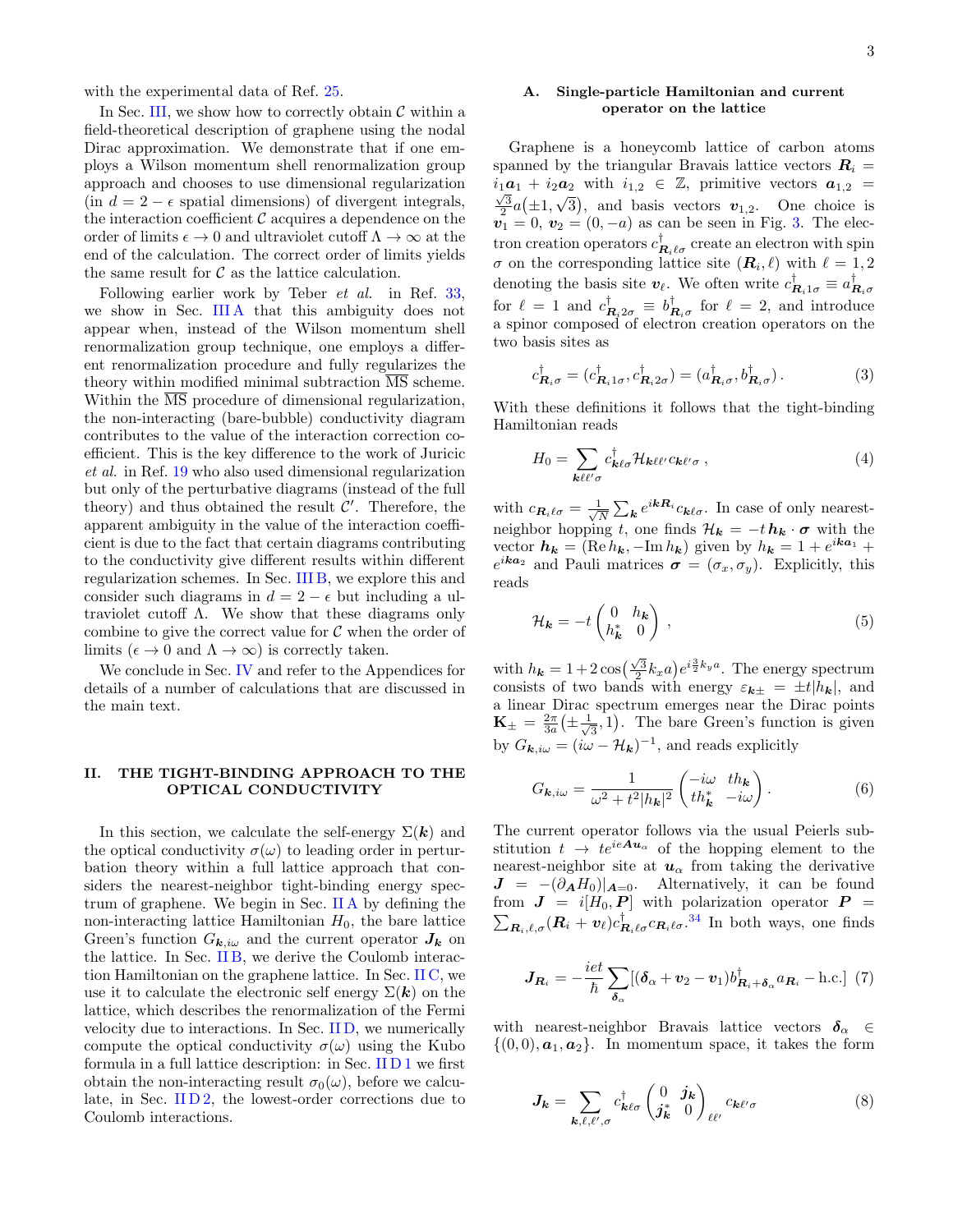<span id="page-5-1"></span>

FIG. 3. (Color online) Honeycomb crystal lattice of graphene, showing two interpenetrating (red and blue) sublattices of carbon atoms. The Bravais lattice with lattice vectors  $\mathbf{R}_i =$  $i_1a_1 + i_2a_2$  is defined to be the red sublattice, with a twoatom basis defined by  $v_1 = 0$  (the red points) and  $v_2 = -a\hat{y}$ (the blue points), where a is the carbon-carbon distance. The three nearest-neighbor vectors are  $u_{\alpha} = \delta_{\alpha} + v_2 - v_1$  with nearest-neighbor Bravais vectors  $\delta_1 = (0,0), \delta_2 = a_1$  and  $\boldsymbol{\delta}_3 = \boldsymbol{a}_2.$ 

with explicit components

$$
j_{x,\mathbf{k}} = \sqrt{3}tae\sin\left(\frac{\sqrt{3}}{2}k_xa\right)e^{i\frac{3}{2}k_ya}
$$
 (9)

$$
j_{y,k} = -itae\left[\cos\left(\frac{\sqrt{3}}{2}k_x a\right) e^{i\frac{3}{2}k_y a} - 1\right].
$$
 (10)

In the following, we often set  $e = a = 1$ , since it can be easily reinstated in the final result.

#### <span id="page-5-0"></span>B. The Coulomb interaction Hamiltonian

Electrons interact via the Coulomb interaction, which is described by the Hamiltonian

<span id="page-5-3"></span>
$$
H_{int} = \frac{e^2}{2} \sum_{\sigma\sigma'} \int d^3r \, d^3r' \, \frac{\psi_{\bm{r}\sigma}^{\dagger} \psi_{\bm{r}'\sigma'}^{\dagger} \psi_{\bm{r}'\sigma'} \psi_{\bm{r}\sigma}}{\epsilon |\bm{r} - \bm{r}'|} \,, \tag{11}
$$

where  $r, r'$  are three-dimensional real-space position vectors, i.e.  $\mathbf{r} = (\rho, z)$  with  $\rho = (x, y)$ . The graphene sheet is assumed to be located in the x-y-plane with  $z = 0$ . The field operators

<span id="page-5-2"></span>
$$
\psi_{\boldsymbol{r}\sigma} = \sum_{\boldsymbol{R}_i,\ell} \varphi(\boldsymbol{r} - \boldsymbol{R}_i - \boldsymbol{v}_{\ell}) c_{\boldsymbol{R}_i\ell\sigma} \tag{12}
$$

are defined via the Wannier  $p_z$ -atomic orbitals  $\varphi(\mathbf{r})$  localized on the sp<sup>2</sup>-hybridized carbon atoms at sites  $(R_i, \ell)$ . In the evaluation of the Coulomb matrix elements, i.e. when Eq.  $(12)$  is inserted into Eq.  $(11)$ , we assume that  $\varphi^*(\mathbf{r} - \mathbf{R}_i - \mathbf{v}_{\ell})\varphi(\mathbf{r} - \mathbf{R}_j - \mathbf{v}_{\ell'})$  is small unless  $i = j$  and  $\ell = \ell'$ . The density of spin  $\sigma$  is thus approximated by

$$
\psi^{\dagger}_{\boldsymbol{r}\sigma}\psi_{\boldsymbol{r}\sigma} \approx \sum_{\boldsymbol{R}_i,\ell} c^{\dagger}_{\boldsymbol{R}_i\ell\sigma} c_{\boldsymbol{R}_i\ell\sigma} |\varphi(\boldsymbol{r}-\boldsymbol{R}_i-\boldsymbol{v}_\ell)|^2. \tag{13}
$$

<span id="page-5-7"></span>Using this approximation, and inserting the Fourier transform of the real-space Coulomb interaction  $\frac{e^2}{\epsilon |r-1|}$  $\frac{e^z}{\epsilon|\bm{r}-\bm{r}'|} =$  $\int \frac{d^2q}{(2\pi)^2} \int \frac{dq_z}{2\pi} e^{i\boldsymbol{q} \cdot (\boldsymbol{\rho} - \boldsymbol{\rho}')} e^{iq_z(z-z')} \frac{4\pi e^2}{\epsilon(q^2+q_z^2)}$ , we obtain

$$
H_{int} = \int_{\substack{r,r'\\q,q_z}} e^{i\mathbf{q}(\boldsymbol{\rho}-\boldsymbol{\rho}')}\,e^{iq_z(z-z')} \frac{4\pi e^2}{\epsilon(q^2+q_z^2)} \sum_{\substack{\mathbf{R}_i,\mathbf{R}_j\\ \ell,\ell'}} |\varphi(\mathbf{r}-\mathbf{R}_i-\mathbf{v}_\ell)|^2 |\varphi(\mathbf{r}'-\mathbf{R}_j-\mathbf{v}_{\ell'})|^2 c_{\mathbf{R}_i\ell\sigma}^\dagger c_{\mathbf{R}_j\ell'\sigma'} c_{\mathbf{R}_j\ell'\sigma'} c_{\mathbf{R}_i\ell\sigma}, \tag{14}
$$

where  $\int_r = \int d^3r$ ,  $\int_q = \int \frac{d^2q}{(2\pi)^2}$  and  $\int_{q_z} = \int \frac{dq_z}{2\pi}$ . To evaluate the integration over r and r', we shift  $r \to r + R_i + v_\ell$ and similarly for  $r'$ , an operation that introduces phase factors of the form  $e^{iq \cdot (R_i + v_\ell)}$ . The summations over  $R_i$  and  $\mathbf{R}_j$  then implement lattice Fourier transforms on the operators  $c_{\mathbf{R}_i\ell\sigma}$ , leading to

$$
H_{int} = \frac{1}{2} \int \frac{d^2q}{(2\pi)^2} V(q) \sum_{\ell,\ell'} e^{i\boldsymbol{q}(\boldsymbol{v}_l - \boldsymbol{v}_{l'})} \sum_{\boldsymbol{k}\boldsymbol{k'}\sigma\sigma'} c_{\boldsymbol{k}+\boldsymbol{q}\ell\sigma}^{\dagger} c_{\boldsymbol{k'}-\boldsymbol{q}\ell'\sigma'}^{\dagger} c_{\boldsymbol{k'}\ell'\sigma'} c_{\boldsymbol{k}\ell\sigma}.
$$
 (15)

In the following, we will often incorporate the summation over  $\ell, \ell'$  as a matrix multiplication and introduce the matrix

<span id="page-5-5"></span>
$$
M_{\boldsymbol{q}} = \begin{pmatrix} \exp(i{\boldsymbol{q}}\boldsymbol{v}_1) & 0\\ 0 & \exp(i{\boldsymbol{q}}\boldsymbol{v}_2) \end{pmatrix} . \tag{16}
$$

In physical terms, it accounts for the spatial separation of the two carbon basis atoms and renders integration over momentum  $q$  finite. The Coulomb interaction matrix

element in Eq. [\(15\)](#page-5-4)

<span id="page-5-6"></span><span id="page-5-4"></span>
$$
V(\mathbf{q}) = 4\pi e^2 \int_{-\infty}^{\infty} \frac{dq_z}{2\pi} \frac{|\rho(\mathbf{q}, q_z)|^2}{\epsilon(q^2 + q_z^2)}
$$
(17)

is determined by the electron density of the three-dimensional atomic orbital  $\rho(\mathbf{q}, q_z)$  =  $\int d^3r |\varphi(\mathbf{r})|^2 e^{i(\mathbf{q}\boldsymbol{\rho}+q_zz)}$ . Using the 2p<sub>z</sub>-orbitals with effective Bohr radius  $a_B^*$ , we obtain  $V(\mathbf{q}) = 2\pi e^2 \mathcal{F}(\mathbf{q})/(\epsilon |\mathbf{q}|),$ where the form factor was fitted to  $\mathcal{F}(\boldsymbol{q}) = \exp(-|\boldsymbol{q}|a_B^*)$ and  $a_B^* \simeq 0.9\text{\AA}^{35}$  $a_B^* \simeq 0.9\text{\AA}^{35}$  $a_B^* \simeq 0.9\text{\AA}^{35}$  In the following, we use the phe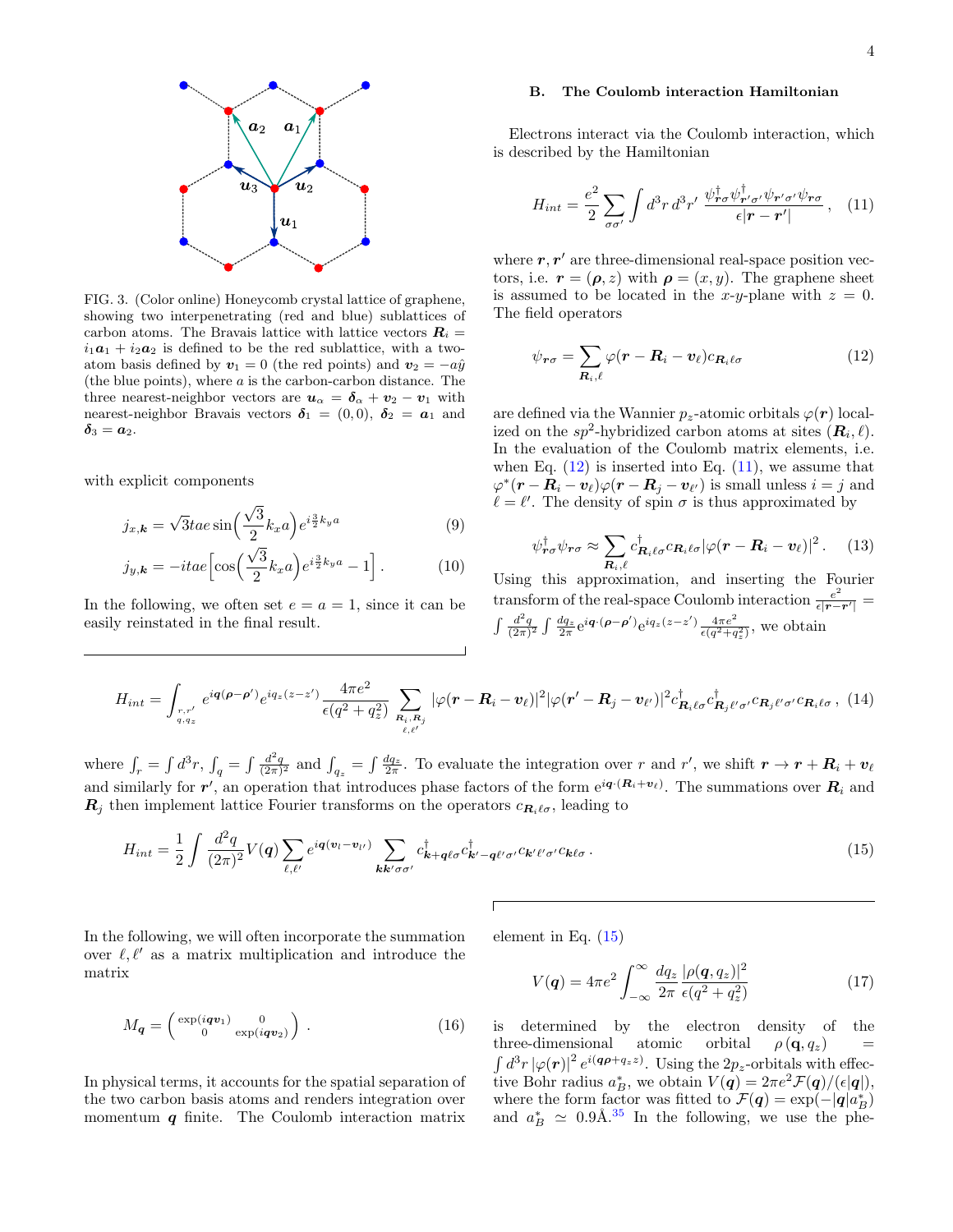nomenological form

<span id="page-6-6"></span>
$$
V(q) = 2\pi e^2 \frac{\exp(-|q|^2 \lambda^2/2)}{\epsilon |q|} \tag{18}
$$

that follows from an orbital wavefunction that has Gaussian shape in the graphene plane and is point like in the z-direction:  $\varphi(\mathbf{r}) = \varphi(x, y, z) = \delta(z) \frac{1}{\lambda \sqrt{\pi}} \exp \left[ - \left( x^2 + \frac{\mu}{\lambda \sqrt{\pi}} \right) \right]$  $y^2/2\lambda^2$ . Here,  $\lambda$  corresponds to the characteristic size of the orbital (see Fig. [1\)](#page-2-1). In the limit of point like atomic orbitals  $\lambda \to 0$ , we find  $V(q) = 2\pi e^2/(\epsilon |q|)$ .

An important remark is that all momentum vectors in Eq. [\(15\)](#page-5-4) are two-dimensional. Crucial for our subsequent analysis is the fact that the sums  $\sum_{k,k'}$  in Eq. [\(15\)](#page-5-4) run over the first BZ, while the integral over  $q$  goes over the infinite momentum space, i.e., it is a combined sum over transferred momenta of the BZ and a sum over all reciprocal lattice vectors. This distinction was ignored in earlier work; $^{20}$  $^{20}$  $^{20}$  see, however, Ref. [21](#page-21-21) for a discussion of this issue. This follows from the fact that the electron density of the orbitals  $|\varphi(\mathbf{r})|^2$  is not confined to the discrete lattice points.

#### <span id="page-6-0"></span>C. Electronic self-energy on the lattice

Before turning to the optical conductivity, let us investigate the electronic self-energy  $\Sigma(\mathbf{k})$  within the lattice tight-binding formulation. We note that within the nodal Dirac approximation of graphene, the self-energy explicitly depends on the momentum cutoff  $\Lambda$ <sup>[28](#page-21-16)[,29](#page-22-0)</sup> In a lattice theory an ultraviolet cutoff is naturally provided by the inverse lattice constant  $1/a$ . We thus expect that the self-energy does not exhibit any ultraviolet divergences despite the fact that it involves an (infinite) momentum integration. In this section, we verify this directly by explicitly evaluating the self-energy on the lattice.

The self-energy arising from Eq.  $(15)$  follows in standard perturbation theory as

$$
\Sigma(\mathbf{k}) = -\int \frac{d^2q}{(2\pi)^2} V(\mathbf{q}) T \sum_{\omega} M_{-\mathbf{q}} G_{\mathbf{k}+\mathbf{q},i\omega} M_{\mathbf{q}} , (19)
$$

where the matrix  $M_{q}$  is defined below Eq. [\(16\)](#page-5-5) and the bare Green's function is given in Eq. [\(6\)](#page-4-2). Evaluating the frequency integration yields  $\Sigma(k) = \begin{pmatrix} 0 & \Sigma_{12} \\ \Sigma_{12}^* & 0 \end{pmatrix}$  with

$$
\Sigma_{12}(\mathbf{k}) = -\frac{1}{2} \int \frac{d^2q}{(2\pi)^2} V(\mathbf{q}) e^{i\phi(\mathbf{k} + \mathbf{q})} e^{i\mathbf{q}(\mathbf{v}_2 - \mathbf{v}_1)} \tag{20}
$$

and  $\exp[i\phi(\mathbf{k})] = h_{\mathbf{k}}/|h_{\mathbf{k}}|$ . In order to show that the integration over momentum  $q$  yields a finite result, we first notice that the momentum argument  $k$  of the selfenergy lies in the first Brillouin zone  $(BZ)$  (see Eq.  $(15)$ ). The self-energy is periodic in reciprocal lattice vectors G, i.e.  $\Sigma(\mathbf{k}+\mathbf{G})=\Sigma(\mathbf{k})$ , and performing a Fourier transformation to real-space yields the self-energy as a

<span id="page-6-4"></span>

FIG. 4. (Color online) (a) Feynman diagram of the electronic self-energy. Dashed line corresponds to Coulomb interaction and solid line to bare Green's function. (b) Lattice self-energy  $\Sigma(\mathbf{k})$  for momentum close to the Dirac node  $K \equiv K_+$  for different Wannier orbital sizes  $\lambda/a$ . The inset shows the logarithmic divergence of the slope (= velocity correction) close to the node.

function of Bravais lattice vectors

<span id="page-6-2"></span>
$$
\Sigma_{12}(\boldsymbol{R}_i) = \sum_{\boldsymbol{k}} \Sigma_{12}(\boldsymbol{k}) e^{-i\boldsymbol{k}\cdot\boldsymbol{R}_i} \,. \tag{21}
$$

The back transformation is explicitly given by  $\Sigma_{12}(\mathbf{k}) =$  $A\sum_{\mathbf{R}_i}e^{i\mathbf{k}\cdot\mathbf{R}_i}\Sigma_{12}(\mathbf{R}_i)$ , where  $A=\frac{3\sqrt{3}}{2}a^2$  is the unit-cell area. We insert Eq.  $(20)$  into Eq.  $(21)$ , switch the order of integration and shift  $k \to k' = k + q$ , which is valid as the integrand is periodic under  $k \to k + G$ , to arrive at

$$
\Sigma_{12}(\boldsymbol{R}) = -\frac{1}{2} \int \frac{d^2q}{(2\pi)^2} V(\boldsymbol{q}) e^{i\boldsymbol{q} \cdot (\boldsymbol{R}_i + \boldsymbol{v}_2 - \boldsymbol{v}_1)} F(\boldsymbol{R}_i) \tag{22}
$$

with function

<span id="page-6-3"></span>
$$
F(\mathbf{R}_i) = \sum_{\mathbf{k}'} e^{i[\phi(\mathbf{k}') - \mathbf{k}' \cdot \mathbf{R}_i]}.
$$
 (23)

<span id="page-6-1"></span>Note that the momentum summation in Eq.  $(23)$  is restricted to the first Brillouin zone and can thus be conveniently performed numerically. The advantage of this transformation to real-space is that it allows to perform the (infinite) momentum integration over  $q$  exactly. This integration is the Fourier transform of the Coulomb interaction potential  $V(q)$  evaluated at position  $R_i + v_2 - v_1$ . It thus depends on the form of the Wannier functions  $\varphi(\mathbf{r})$  (see Eq. [\(17\)](#page-5-6)). Using point like Wannier orbitals, i.e.  $\lambda \to 0$  in Eq. [\(21\)](#page-6-2), the integration over q simply returns the real-space Coulomb interaction and the selfenergy in momentum space is given by

<span id="page-6-5"></span>
$$
\Sigma_{12}(\mathbf{k}) = -\frac{e^2}{2\epsilon} A \sum_{\mathbf{R}_i} e^{i\mathbf{k} \cdot \mathbf{R}_i} \frac{1}{|\mathbf{R}_i + \mathbf{v}_2 - \mathbf{v}_1|} F(\mathbf{R}_i). (24)
$$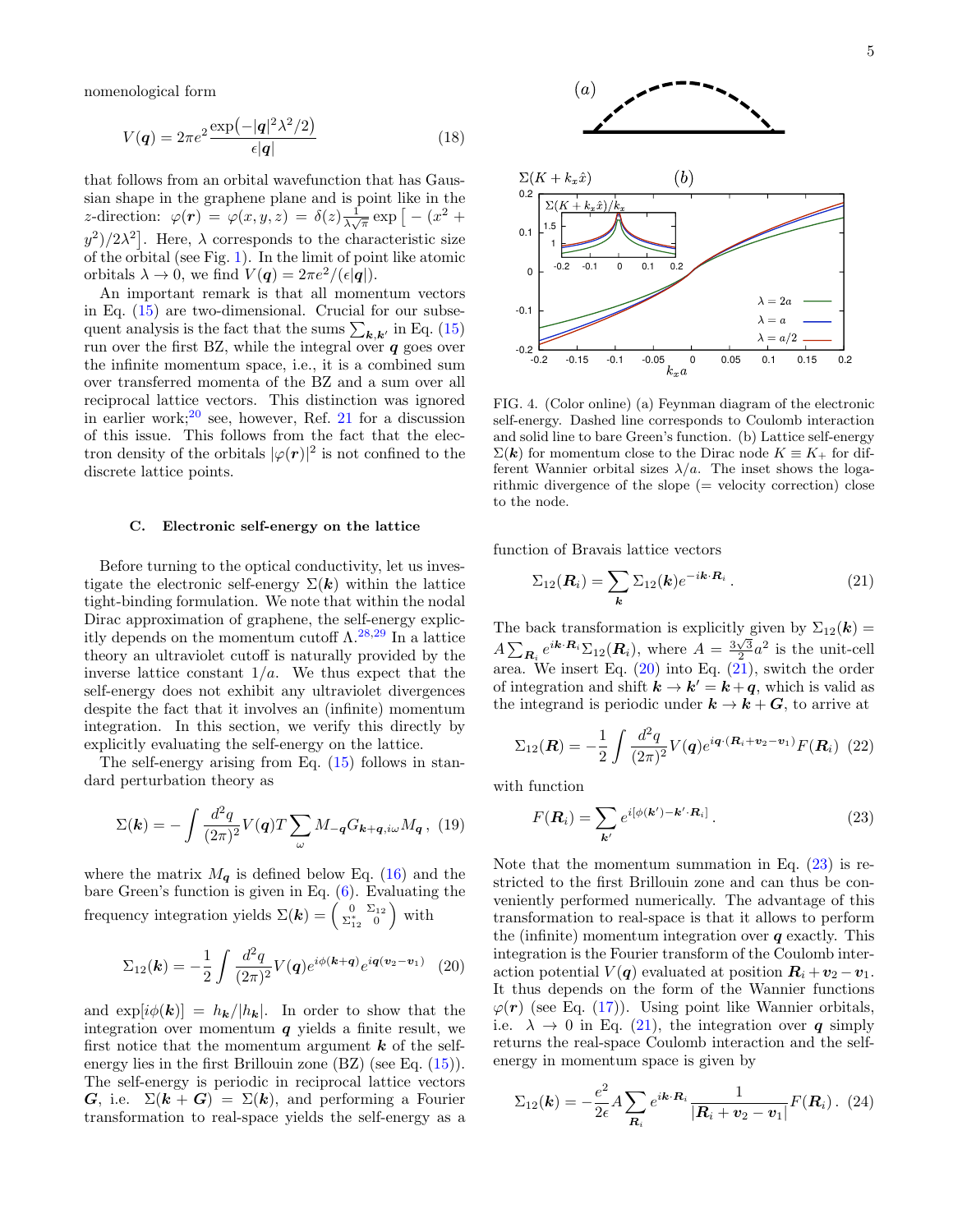We have thus traded a numerically intensive infinite momentum integration over  $q$  for an infinite sum over Bravais lattice vectors  $R_i$ . It turns out that the function  $F(\mathbf{R}_i)$  decays sufficiently fast as a function of  $|\mathbf{R}_i|$  such that the sum can be numerically evaluated to great precision. In all our presented results (see Figs. [2,](#page-3-0) [4,](#page-6-4) [7,](#page-9-1) and [8\)](#page-9-2), the real-space summations run over the  $4.6 \times 10^4$  Bravais lattice vectors  $\mathbf{R}_i$  of smallest magnitude.

Considering a finite in-plane width of the Wannier orbitals  $\lambda > 0$ , the self-energy takes the form

$$
\Sigma_{12}(\mathbf{k}) = -\frac{e^2}{2\epsilon} \frac{A}{\lambda} \sum_{\mathbf{R}_i} e^{i\mathbf{k} \cdot \mathbf{R}_i} \sqrt{\frac{\pi}{2}} e^{-|\mathbf{R}_i + \mathbf{v}_2 - \mathbf{v}_1|^2 / (4\lambda^2)}
$$

$$
\times I_0 \left( \frac{|\mathbf{R}_i + \mathbf{v}_2 - \mathbf{v}_1|^2}{4\lambda^2} \right) F(\mathbf{R}_i) , \qquad (25)
$$

where  $I_0(x)$  is the modified Bessel function of the first kind. Clearly, Eq.  $(25)$  reduces to Eq.  $(24)$  in the limit  $\lambda \ll a$ .

It is clear from Eq.  $(24)$  that a potential divergence in  $\Sigma_{12}(\mathbf{k})$  cannot come from the short distance behavior of the Coulomb interaction (since the denominator of  $\frac{1}{|\mathbf{R}+v_2-v_2|}$  never reaches zero) but only relies on the convergence of the sum at large  $R_i$ . This convergence can be traced back as being due to the factor  $e^{iq(v_2-v_1)}$  in Eq. [\(20\)](#page-6-1) that oscillates rapidly at large  $|q|$ , causing the integral to vanish at large  $|q|$ . However, we find that the slope of  $\Sigma_{12}(\mathbf{k})$  close to the Dirac nodes  $\mathbf{K}_{\pm}$  exhibits a logarithmic divergence. This is shown in Fig. [4\(](#page-6-4)b) and is a well known property found in the Dirac approximation that we now see holds in the full tight-binding theory as well. We observe in the inset of Fig.  $4(b)$  $4(b)$  that different Wannier orbital widths only affect the prefactor of the logarithm. As we show below, one of the two main contributions to the conductivity relies on determining  $\Sigma_{12}(\mathbf{k})$  for all momenta in the BZ by computing the sum in Eq. [\(24\)](#page-6-5).

#### <span id="page-7-5"></span><span id="page-7-0"></span>D. Optical conductivity

We determine the real part of the optical conductivity via the Kubo formula

$$
\sigma\left(\omega\right) = -\frac{\operatorname{Im}\chi_{J}\left(\omega\right)}{\omega},\tag{26}
$$

where  $\chi_J(\omega)$  is the retarded current-current response function. A detailed derivation of the Kubo formula can be found in Appendix [A.](#page-15-0) Expanding perturbatively in orders of the Coulomb interaction strength  $\alpha$  gives  $\chi_J = \chi_J^{(0)} + \chi_J^{(1)} + \dots$ , where  $\chi_J^{(0)}$  $J<sup>(0)</sup>$  refers to non-interacting electrons (see diagram (a) in Fig. [5\)](#page-7-3). The term  $\chi_I^{(1)}$  $J^{(1)}$  is the leading order interaction correction depicted in Fig. [5](#page-7-3) (bd) with self-energy  $(b, c)$  and vertex  $(d)$  parts, giving rise to contributions  $\chi_I^{(1,bc)}$  $\chi_J^{(1,bc)}$  and  $\chi_J^{(1,d)}$  $J^{(1,d)}$  calculated below. The optical conductivity  $\sigma$  and the interaction correction coefficient  $\mathcal C$  are then determined by adding all contributions as  $\sigma = \sigma^{(0)} + \sigma^{(1)} + \ldots$  with  $\sigma^{(i)} = -\text{Im}\chi_I^{(i)}$  $J^{(i)}/\omega$ .

6

<span id="page-7-3"></span>

FIG. 5. Panel (a) shows the Feynman diagram for the noninteracting current-current correlation function  $\chi_J^{(0)}$ . Panels  $(b) - (d)$  show the lowest order Coulomb interaction corrections:  $(b) - (c)$  are self-energy diagrams and  $(d)$  the vertex correction.

<span id="page-7-2"></span>In the following, in Sec. IID 1 we first evaluate the lattice expressions for non-interacting electrons  $\chi_I^{(0)}$  $J^{\left(0\right)}$ . In Sec. II  $D$  2 we then turn to the calculation of the interaction corrections  $\chi_I^{(1)}$  $J^{\left(1\right)}$  .

#### <span id="page-7-1"></span>1. Result for non-interacting electrons

The optical conductivity for non-interacting electrons is determined by the free current-current response function  $\chi_I^{(0)}$  $J<sup>(0)</sup>$ , which is diagramatically shown in Fig. [5\(](#page-7-3)a) and reads

$$
\chi_{J}^{(0)}(i\omega) = -\frac{T}{2} \sum_{\mathbf{k},\epsilon,\nu} \text{Tr} \left[ J_{\mathbf{k}\nu} G_{\mathbf{k},i\epsilon} J_{\mathbf{k}\nu} G_{\mathbf{k},i\epsilon+i\omega} \right]
$$

$$
= -\frac{1}{2} \sum_{\mathbf{k},\nu} \frac{\left( h_{\mathbf{k}}^{*} j_{\nu,\mathbf{k}} - h_{\mathbf{k}} j_{\nu,\mathbf{k}}^{*} \right)^{2}}{t \, |h_{\mathbf{k}}|(4|h_{\mathbf{k}}|^{2} + \omega^{2}/t^{2})}. \tag{27}
$$

We evaluate  $\chi_{I}^{(0)}$  $J<sup>(0)</sup>$  by first analytically continuing  $i\omega \rightarrow$  $\omega+i\delta$  and then computing the remaining one-dimensional integral. A straightforward numerical evaluation yields

<span id="page-7-4"></span>

FIG. 6. (Color online) Conductivity  $\sigma_0(\omega)$  for non-interacting electrons, obtained within the lattice nearest-neighbor tightbinding calculation and normalized to its value at zero frequency.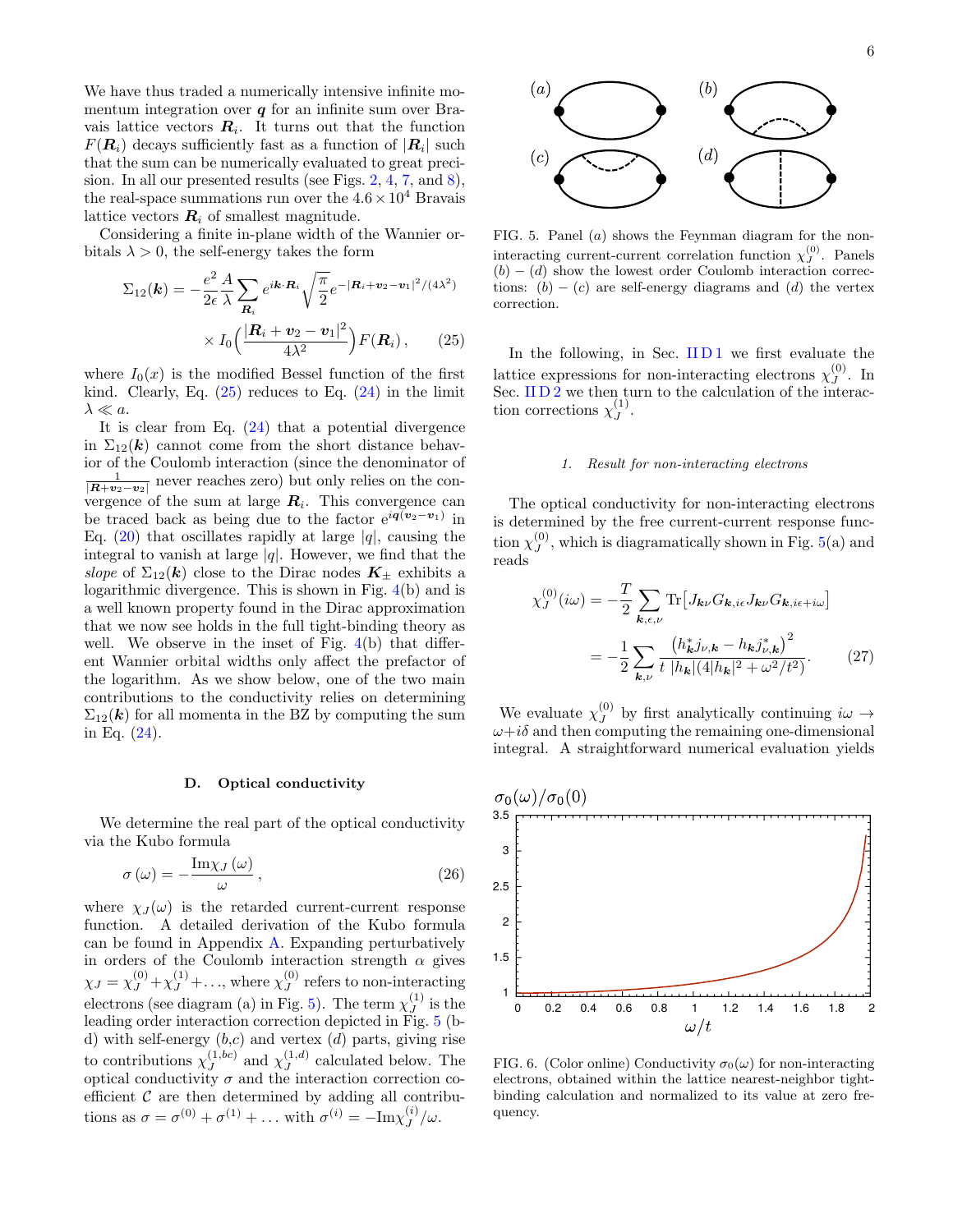the result shown in Fig.  $6$ , which shows that the (zerofrequency) Dirac result  $\sigma(0) = \sigma_0 = e^2/(4\hbar)$  (for spinful electrons) is valid for  $\omega \ll t$  and breaks down close to the van-Hove singularity at  $\omega = 2t$ . We also evaluate  $\sigma(\omega)$ analytically by expanding perturbatively in small  $\omega/t$  to arrive at (for details see Appendix [A 1\)](#page-15-1)

$$
\sigma(\omega) = \frac{\pi}{32\omega} \rho\left(\frac{\omega}{2}\right) (18 + \omega^2) - \frac{1}{8} \frac{\omega^2}{36} \tag{28}
$$

$$
\approx \sigma_0 \left( 1 + \frac{1}{9} \omega + \mathcal{O}(\omega^3) \right) . \tag{29}
$$

Here, we have set  $t = 1$  and used that the density of states is given by

$$
\rho(E) = \frac{1}{(2\pi)^2} \frac{32E\sqrt{1 - \frac{E}{3}K\left[\frac{-16E}{(E-3)(1+E)^3}\right]}}{3(3-E)(1+E)^{3/2}}.
$$
 (30)

Here,  $K[m]$  is the complete elliptic integral of the first kind. Importantly, beyond the Dirac approximation our results differ from previously reported ones.[25](#page-21-13)[,30](#page-22-1) As shown in Fig. [8](#page-9-2) below this has consequences for the experimentally observable optical transmission through graphene, which differs more strongly from the noninteracting Dirac limit than previously reported.

#### <span id="page-8-0"></span>2. Interaction corrections to the optical conductivity

In this section, we determine the leading order interaction correction to the optical conductivity  $\chi_I^{(1)}$  $J^{\left(1\right)}$ . The corresponding Feynman diagrams are shown in Fig. [5\(](#page-7-3)bd) with self-energy part  $\chi_I^{(1,bc)}$  $J<sup>(1,bc)</sup>$  in Fig. [5\(](#page-7-3)b,c) and vertex part  $\chi_{J}^{(1,d)}$  $J^{(1,a)}$  in Fig. [5\(](#page-7-3)d). The analytic expressions of these contributions read

$$
\chi_J^{(1,bc)}(i\omega) = -T^2 \sum_{\mathbf{k}\epsilon\epsilon' \nu} \int \frac{d^2q}{(2\pi)^2} V(\mathbf{q}) \text{Tr} \left( J_{\mathbf{k}\nu} G_{\mathbf{k},i\omega+i\epsilon} J_{\mathbf{k}\nu} G_{\mathbf{k},i\epsilon} M_{\mathbf{q}} G_{\mathbf{k}+\mathbf{q},i\epsilon'} M_{-\mathbf{q}} G_{\mathbf{k},i\epsilon} \right) \tag{31}
$$

$$
\chi_J^{(1,d)}(i\omega) = \frac{T^2}{2} \sum_{\mathbf{k}\in\epsilon'\nu} \int \frac{d^2q}{(2\pi)^2} V(\mathbf{q}) \text{Tr} \left( J_{\mathbf{k}\nu} G_{\mathbf{k},i\omega+i\epsilon} M_{\mathbf{q}} G_{\mathbf{k}+\mathbf{q},i\omega+i\epsilon'} J_{\mathbf{k}\nu} G_{\mathbf{k}+\mathbf{q},i\epsilon'} M_{-\mathbf{q}} G_{\mathbf{k},i\epsilon} \right). \tag{32}
$$

Here,  $G_{\mathbf{k},i\omega}$  denotes the bare Green's function, see Eq. [\(6\)](#page-4-2), and the matrix  $M_{q}$ , see Eq. [\(16\)](#page-5-5), accounts for the spatial separation of the two carbon basis atoms. Like in case of the self-energy discussed in Sec. [II C,](#page-6-0) it plays an important role in the following evaluation of  $\chi_I^{(1)}$  $J^{\left(1\right)}$  as it renders the integration over momentum  $q$  finite.

To obtain  $\chi_I^{(1,bc)}$  $J<sub>J</sub><sup>(1,0c)</sup>$ , we insert the result for the self-energy  $\Sigma(\mathbf{k})$  into Eq. [\(31\)](#page-8-1). The self-energy is obtained by summing over  $4.6 \times 10^4$  Bravais lattice vectors using Eq. [\(25\)](#page-7-2). As shown in detail in Appendix  $A_2$  and  $A_3$ , we then first analytically continue  $i\omega \to \omega + i\delta$ , before evaluating the remaining momentum summation over the first Brillouin zone. By first performing the analytic continuation, the momentum summation turns into a one-dimensional integration along a contour around the two Dirac nodes (in case of small external frequency  $\omega$ ), which can be efficiently computed numerically.

The vertex contribution  $\chi_I^{(1,d)}$  $J^{(1,d)}$  in Eq. [\(32\)](#page-8-2) is evaluated in a similar way and we refer to Appendix [A 3](#page-18-1) and [A 4](#page-19-0) for details. The presence of the matrix  $M_{q}$  inside the trace again ensures convergence of the q-integration.

As shown in Fig. [7,](#page-9-1) the individual contributions  $\sigma^{(1,j)}$ of self-energy and vertex diagrams to the optical conductivity correction

<span id="page-8-3"></span>
$$
\sigma^{(1)} = \sigma_0 \alpha \mathcal{C} = \sigma^{(1,bc)} + \sigma^{(1,d)} = \sigma_0 \alpha (\mathcal{C}_{bc} + \mathcal{C}_d)
$$
 (33)

<span id="page-8-2"></span><span id="page-8-1"></span>diverge logarithmically in the low frequency limit  $\omega/D$ , where  $D = 6t$  is the bandwidth. Their sum, however, remains finite and, as shown in Fig. [2,](#page-3-0) yields (within numerical accuracy) the coefficient  $\mathcal C$  with the numerical value  $(19 - 6\pi)/12$  $(19 - 6\pi)/12$  given in Eq. [\(2\)](#page-2-2). The inset of Fig. 2 shows that  $\sigma^{(1)}$  is independent of the ratio  $\lambda/a$ , demonstrating the universal nature of the optical conductivity of graphene.

To compare with experiment, we use our result of the optical conductivity  $\sigma(\omega)$  to calculate the optical transparency of graphene  $T(\omega)$ . In Fig. [8,](#page-9-2) we compare experimental results for  $T(\lambda)$ , where  $\lambda = 2\pi c/\omega$ , reported by Nair et al. in Ref. [25](#page-21-13) with different theoretical approaches of computing  $\sigma(\omega)$ , both using the Dirac approximation and using the full tight-binding (nearest-neighbor) lattice theory. We observe that in the optical range, the main correction to the non-interacting Dirac approximation result  $\sigma_0$ (Dirac) stems from the non-linearity of the band structure, i.e., from deviations from the linear dispersion in the tight-binding band structure of graphene. The additional interaction corrections are minute, because the coefficient  $\mathcal C$  is incidentally quite small. Note that a larger coefficient such as  $\mathcal{C}'$  implies a much more pronounced shift of the transparency from the non-interacting result (which is not observed experimentally).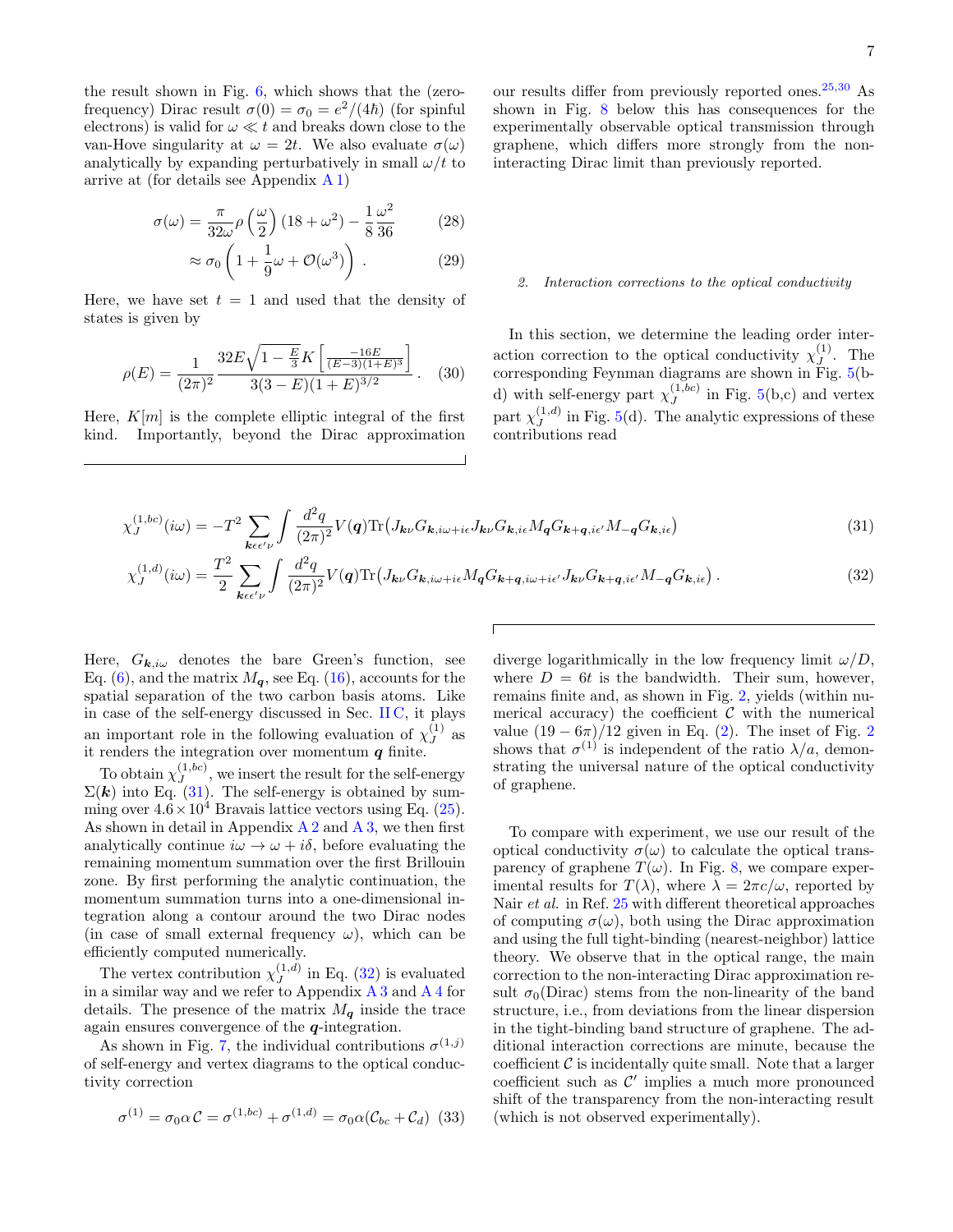8

<span id="page-9-1"></span>

FIG. 7. (Color online) Plot of the self-energy  $\sigma_{bc}$  and vertexcorrection  $\sigma_d$  contributions to the frequency-dependent conductivity, normalized to  $\sigma_0 \alpha$  (see Eq. [\(33\)](#page-8-3)). The separate contributions diverge in the low-frequency limit  $\omega \ll D$ .

<span id="page-9-2"></span>

FIG. 8. (Color online) Optical transmission through graphene as function of wavelength  $\lambda$ . Comparison of experimental results (red dots) from Ref. [25](#page-21-13) and theory: non-interacting Dirac fermions  $\sigma_0$ (Dirac) and tight-binding theory  $\sigma_0(\omega, TB)$ ; interacting tight-binding prediction  $\sigma(C, TB) = \sigma_0(\omega, TB)[1 +$  $C\alpha(\omega)$ , and  $\sigma(C') = \sigma_0(\omega, TB)[1 + C'\alpha(\omega)].$  Note that  $\sigma_0(\omega, TB)$  deviates from  $\sigma_0(Dirac)$  for higher frequencies more strongly than previously reported in Refs. [25](#page-21-13) and [30.](#page-22-1)

How does our numerical result of  $\mathcal C$  given in Eq.(2) compare with Ref. [20,](#page-21-20) who claim to have performed an evaluation of the conductivity of the tight-binding model, but find the larger value  $\mathcal{C}'$ ? Following the details of Ref. [20](#page-21-20) included in the supplementary material of that paper one finds that, in the end, the authors do not evaluate the conductivity numerically, but perform a nodal approximation and regularize divergent integrals in a fashion that violates charge conservation. The final expression of the conductivity coefficient of Ref. [20](#page-21-20) is not the correct lattice version of the conductivity anyway, as Eq. (15) of that work lacks the distinction between BZ restricted and unrestricted momentum integrations, discussed above.

#### <span id="page-9-0"></span>III. FIELD THEORETICAL APPROACH IN THE DIRAC LIMIT

Within the Dirac theory of graphene, both self-energy and vertex contributions to the interaction correction of the conductivity,  $\sigma^{(1,bc)}$  and  $\sigma^{(1,d)}$ , involve divergent integrals as, e.g., the momentum cutoff is sent to  $\Lambda \to \infty$ or the physical dimensionality is restored  $\epsilon \to 0$ . The main goal in this section is to reconcile the results of dimensional regularization as presented in the detailed calculations of Juricic, Vafek and Herbut (JVH) in Ref. [19](#page-21-19) with the tight-binding results of Sec. [II.](#page-4-0) The authors of Ref. [19](#page-21-19) regularize the divergent integrals appearing in the calculation of  $\sigma^{(1,j)}$   $(j = bc, d)$  by working in  $d = 2 - \epsilon$ dimensions, add both contributions and take the limit  $\epsilon \to 0$  in the end.

An alternative scheme to perform dimensional regularization was presented by Teber and Kotikov (TK) in Ref. [33.](#page-22-4) It is based on the modified minimal subtraction  $\overline{\text{MS}}$  scheme,<sup>[36](#page-22-7)</sup> and the corresponding continuum renormalization group (RG). In Sec. [III A,](#page-10-0) we describe the MS calculation in detail and confirm the TK results. As found by TK, although adding the interaction correction diagrams  $b, c$  and  $d$  yields the numerical result  $\mathcal{C}'$  for the correction coefficient, one must consider that within the MS scheme of dimensional regularization, the bare bubble contribution is also renormalized. This gives an additional contribution that finally yields the numerical result C for the interaction correction coefficient (see Eq.  $(2)$ ), in agreement with the lattice theory of Sec. [II.](#page-4-0)

In Sec. [III B,](#page-11-0) we add to the insight of TK by examining the conductivity scaling relation in  $d = 2 - \epsilon$  dimensions,  $37$  which relates the true conductivity (left side) to the renormalized one (right side):

$$
\sigma(\omega, \alpha) = \lim_{\Lambda \to \infty} \lim_{\epsilon \to 0} b^{\epsilon} \sigma(\omega / Z_T, \alpha(b), \Lambda).
$$
 (34)

Here,  $b > 1$  is a scaling factor,  $Z_T$  is the renormalization factor of the frequency equal to  $Z_T(b) = [4\epsilon +$  $\alpha(b^{\epsilon}-1)/4\epsilon b$  and the running coupling constant reads  $\alpha(b) = 4\epsilon \alpha b^{\epsilon}/[4\epsilon + \alpha(b^{\epsilon}-1)]^{29}$  $\alpha(b) = 4\epsilon \alpha b^{\epsilon}/[4\epsilon + \alpha(b^{\epsilon}-1)]^{29}$  $\alpha(b) = 4\epsilon \alpha b^{\epsilon}/[4\epsilon + \alpha(b^{\epsilon}-1)]^{29}$  We compute the conductivity of graphene in  $d = 2 - \epsilon$  dimensions, but including an ultraviolet (UV) momentum cutoff  $\Lambda$ . Importantly, we show that the limits of  $\epsilon \to 0$  and  $\Lambda \to \infty$  do not commute, a phenomenon that we refer to as UV quirk.

If one furthermore employs the relation between the conductivity and density-density correlator  $\chi_{\rho}$  used in the original work of Mishchenko, $17$  it is possible to precisely isolate the origin of the UV quirk as coming from the self-energy  $(bc)$  diagrams. We show that, if one maintains a UV cutoff in d dimensions (as implied by the Wilson momentum shell RG), the result  $\mathcal C$  is obtained when the limit  $d \to 2$  is taken. In contrast, if one works in  $d = 2 - \epsilon$  dimensions but with  $\Lambda \to \infty$ , the self-energy  $(bc)$  diagrams yield a different result, leading to the coefficient  $\mathcal{C}'$ . Importantly however, in this case of  $\Lambda \to \infty$ , the theory must be regularized using the  $\overline{MS}$  scheme, which yields the numerical values  $\mathcal C$  in Eq. [\(2\)](#page-2-2) for the interac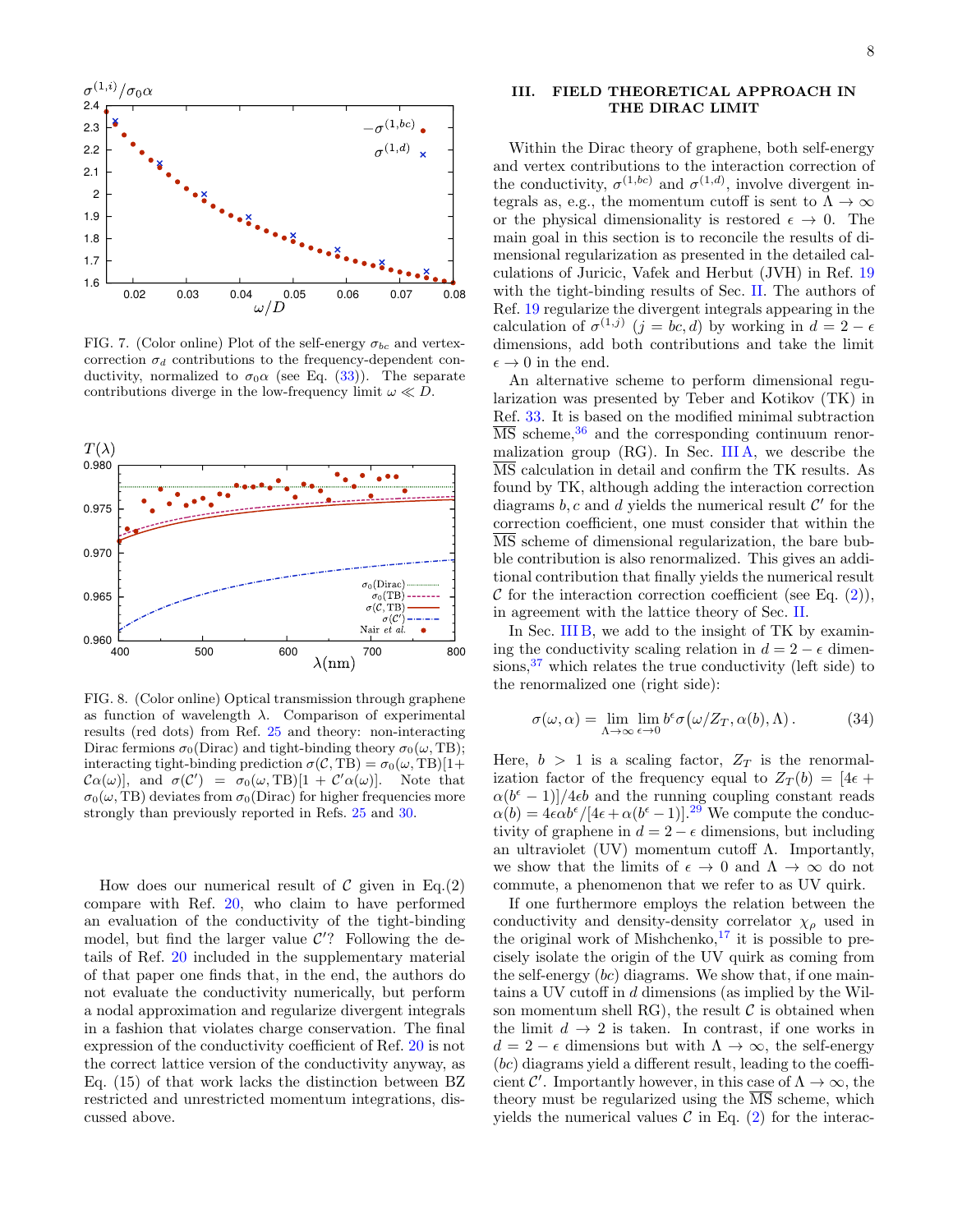tion correction coefficient (see Sec. [III A\)](#page-10-0), in agreement with the lattice calculation.

#### <span id="page-10-0"></span>A. Continuum renormalization group and modified minimal subtraction MS scheme

In this section, we largely follow the work of Teber and Kotikov (TK) in Ref. [33,](#page-22-4) in particular highlighting the differences between the dimensional regularization using the modified minimal subtraction MS scheme compared to the Wilson momentum shell RG. When using dimensional regularization, we do not introduce an UV-cutoff  $\Lambda$  to our system. The system is regularized by the dimensionless parameter  $\epsilon$ . As reported by JVH and TK (and confirmed by us), dimensional regularization of the interaction-dependent diagrams leads to a result implying that the correction coefficient is  $\mathcal{C}' = \frac{22-6\pi}{12}$ . <sup>[19](#page-21-19)[,33](#page-22-4)</sup> However, as found by TK, the whole theory is divergent and needs to be regularized by the continuum renormalization group. This is done by introducing counterterms that remove these divergences. After this renormalization procedure, it is found that the bare-bubble contribution is also modified, finally yielding the correction coefficient  $C = \frac{19-6\pi}{12}$ .

Our starting point is the action of graphene

$$
S = \int d\tau \int d^d x \ \psi_0^{\dagger} \left( \partial_{\tau} + ie_0 A_0^0 + v_0 (-i \nabla \sigma) \right) \psi_0
$$

$$
+ \int d\tau \int d^{d\gamma} x \left( \partial_x A_0^0 \right)^2 , \qquad (35)
$$

where  $d = 2 - \epsilon$  is the spatial dimensionality of the electronic degrees of freedom and  $d_{\gamma} = 3$  that of the gauge fields  $A_0$ . The subscript "0" denotes bare quantities: the fermionic field  $\psi_0$  and the gauge field  $A_0$ , which mediates the Coulomb interaction with potential

$$
V(\mathbf{q}) = \frac{2\pi e^2}{|\mathbf{q}|} \frac{r_0^{-\epsilon} \pi^{-\epsilon/2} \Gamma\left(\frac{1}{2}\right)}{\Gamma\left(\frac{1-\epsilon}{2}\right)}\,. \tag{36}
$$

The length scale  $r_0$  is introduced in such a way, that the Coulomb potential has the correct units in  $d = 2 \epsilon$ . From this action one can derive physical observables which are divergent in the limit  $\epsilon \to 0$ . One of these divergent physical observables is the self-energy

$$
\Sigma(q) = \Phi(q)v_0 \mathbf{q} \cdot \boldsymbol{\sigma} = \alpha_0 \frac{2^{2\epsilon - 3} \Gamma\left(\frac{\epsilon}{2}\right)}{\Gamma\left(1 - \frac{\epsilon}{2}\right)} (r_0 q)^{-\epsilon} v_0 \mathbf{q} \cdot \boldsymbol{\sigma}.
$$
 (37)

Note that the self-energy is proportional to  $1/\epsilon$ , which

follows from expanding the function  $\Phi(p)$  for small  $\epsilon$ 

$$
\Phi(p) \approx \frac{\alpha_0}{4} \frac{1}{\epsilon} + \frac{\alpha_0}{4} \left[ \log(4) - \log(pr_0) - \gamma \right] + \mathcal{O}(\epsilon). \tag{38}
$$

Here, we explicitly see that the theory has divergences. In order to render it finite, we introduce renormalized (physical) fields, which we denote with a subscript " $R$ ":

<span id="page-10-2"></span><span id="page-10-1"></span>
$$
\psi_0 = \sqrt{\mathcal{Z}_\psi} \psi_R,\tag{39}
$$

$$
A_0 = \sqrt{Z_A} A_R,\tag{40}
$$

$$
v_0 = Z_v v_R,\tag{41}
$$

$$
e_0 = \frac{Z_1}{Z_{\psi}\sqrt{Z_A}}e_R = Z_e e_R , \qquad (42)
$$

which leads to the following renormalized Lagrangian density

$$
\mathcal{L}_R = Z_{\psi} \ \psi_R^{\dagger} \partial_{\tau} \psi_R + ie_0 \sqrt{Z_A} Z_{\psi} \ \psi_R^{\dagger} A_R^0 \psi_R \n+ Z_{\nu} Z_{\psi} \ v_R \psi_R^{\dagger} (-i \nabla \cdot \sigma) \psi_R + Z_A \ (\partial_x A_R^0)^2 \ .(43)
$$

To obtain a finite theory, we introduce counterterms via  $Z_{\psi} = 1 + \delta_{\psi}, Z_{A} = 1 + \delta_{A}, Z_{v} = 1 + \delta_{v}$  and  $Z_{e} = 1 + \delta_{e}$ These counterterms are chosen in such a way as to cancel the divergences. In the case of the self-energy, we find

$$
\Sigma(q) = \Phi_R(q)v_R \mathbf{q} \cdot \boldsymbol{\sigma} + \delta_v v_R \mathbf{q} \cdot \boldsymbol{\sigma} + \delta_{\psi} (i\Omega + v_R \mathbf{q} \cdot \boldsymbol{\sigma})
$$
 (44)

From Eq. [\(38\)](#page-10-1) we know that the divergence of the selfenergy is independent of frequency, and thus  $\delta_{\psi} = 0$  and therefore  $Z_{\psi} = 1$ . The velocity counterterm, on the other hand, must cancel the divergence of the self-energy, demanding

<span id="page-10-3"></span>
$$
\delta_v = -\frac{\alpha_R}{4} \frac{1}{\epsilon} \implies Z_v = \left(1 - \frac{\alpha_R}{4\epsilon}\right) \,. \tag{45}
$$

The electric charge e remains unrenormalized in graphene, i.e.  $Z_e = 1$ .

Next, we will use the modified minimal subtraction MS scheme, where one introduces a physical energy scale  $\mu$  in such a way that the physical observables become dimensionless and the divergence is removed.<sup>[36](#page-22-7)</sup> In other words, we substitute the divergence  $1/\epsilon$  by a logarithm depending on the physical scale  $\mu$ :

$$
\frac{1}{\epsilon} \to \log\left(\mu/\omega\right) \,. \tag{46}
$$

Using this substitution, the slope of the self-energy becomes

$$
\Phi_R(p) = \frac{\alpha_R}{4} \frac{1}{\epsilon} + \frac{\alpha_R}{4} \ln \left( \frac{4e^{-\gamma}}{pr_0} \right) = -\frac{\alpha_R}{4} \ln \left( \frac{pr_0}{\tilde{\mu}/\omega} \right), \tag{47}
$$

with  $\tilde{\mu} = 4e^{-\gamma}\mu$ . As shown in detail in Appendix [B,](#page-20-0) the same procedure yields for the coupling constant  $\alpha$  and the velocity  $v$  the non-divergent observables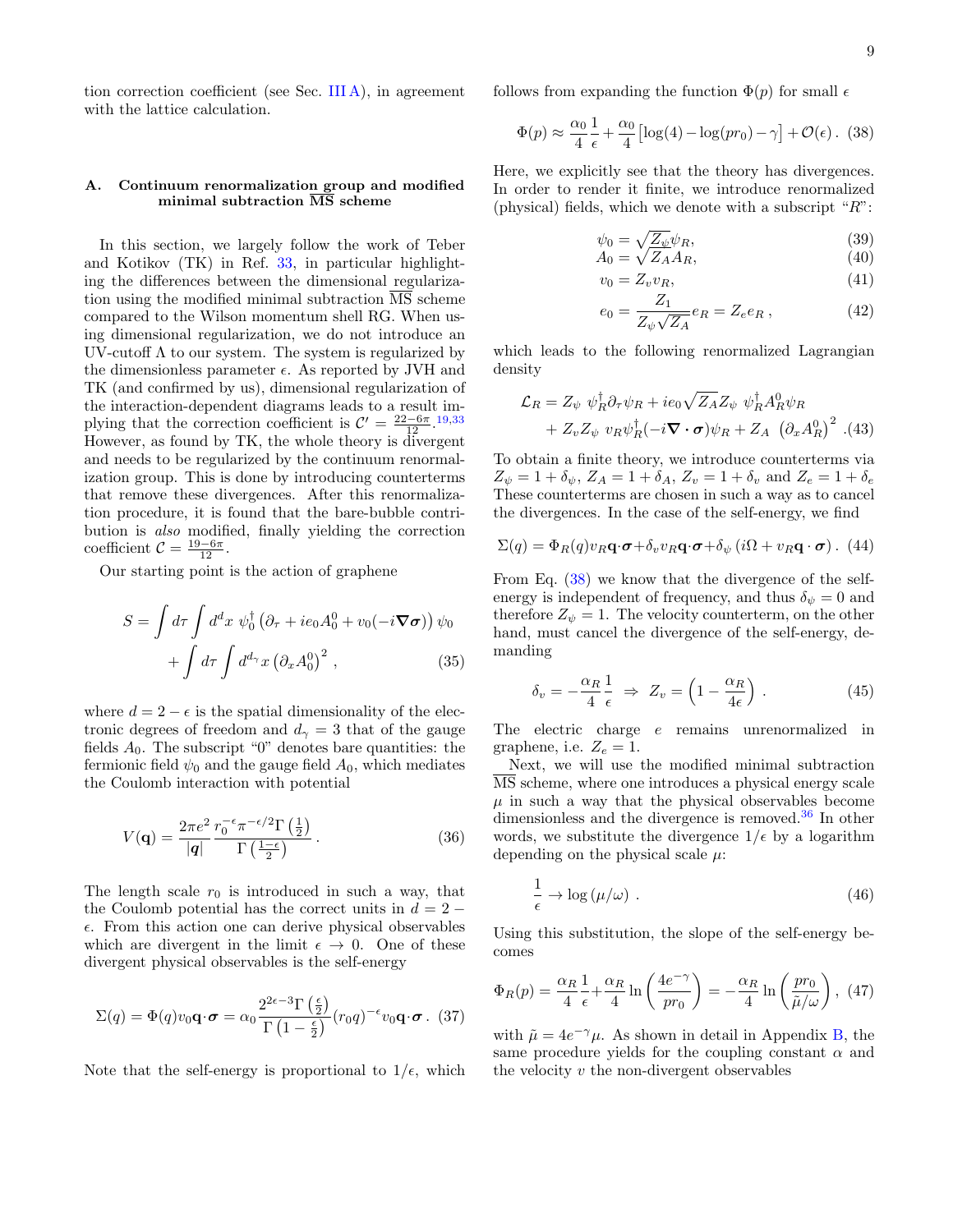10

<span id="page-11-1"></span>
$$
\alpha(\mu) = \frac{\alpha_0 4^{\epsilon} e^{-2\gamma \epsilon} \tilde{\mu}^{-2\epsilon}}{1 + \frac{\alpha_0}{4} \frac{1}{\epsilon} 4^{\epsilon} e^{-2\gamma \epsilon} \tilde{\mu}^{-2\epsilon}} \rightarrow \alpha(\mu) = \frac{\alpha_0}{1 + \frac{\alpha_0}{4} \log\left(\frac{\mu}{\omega}\right)}\tag{48}
$$

$$
v(\mu) = v_0 + \frac{e_0^2}{4\epsilon} 4^{\epsilon} e^{-2\gamma \epsilon} \tilde{\mu}^{-2\epsilon} \to v(\mu) = v_0 + \frac{e_0^2}{4} \log\left(\frac{\mu}{\omega}\right) \,. \tag{49}
$$

Finally, the bare non-interacting optical conductivity  $\sigma_0$ , which requires calculating the bare-bubble diagram in spatial dimension  $d = 2 - \epsilon$ , is given by

$$
\sigma_{0,0}(\omega) = e_0^2 N A_\epsilon \left| \frac{v_0}{\omega} \right|^\epsilon \,, \tag{50}
$$

with

$$
A_{\epsilon} = 4^{-2+\epsilon} \pi^{\epsilon/2} \frac{(1-\epsilon)}{\Gamma(1-\frac{\epsilon}{2})} \,. \tag{51}
$$

To remove all divergences in the theory, we have to replace all bare quantities such as the charge  $e_0$  and the velocity  $v_0$  by their renormalized values, which yields

$$
\sigma_{0,R}(\omega) = \frac{e^2(\mu)}{4\epsilon} e^{2\gamma\epsilon} \tilde{\mu}^{2\epsilon} N A_{\epsilon} \left| \frac{\left(1 - \frac{\alpha(\mu)}{4\epsilon}\right) v_R}{\omega} \right|^\epsilon, (52)
$$

where  $e^2(\mu) = 4\epsilon e_0^2 e^{-2\gamma \epsilon} \tilde{\mu}^{-2\epsilon}$  (for details see Appendix  $B$ ). According to equation  $(48)$ , one can choose  $\alpha(\mu)$  such that it is a small quantity, reflecting that  $\alpha$ is marginally irrelevant at the upper critical dimension  $d = 2$ . We can thus approximate<sup>[33](#page-22-4)</sup>

$$
\left(1 - \frac{\alpha(\mu)}{4\epsilon}\right)^{\epsilon} \approx 1 - \frac{\alpha(\mu)}{4}.
$$
 (53)

Inserting this into our expression for the non-interacting conductivity and taking the limit  $\epsilon \to 0$ , we obtain

$$
\sigma_0(\omega) \equiv \sigma_{0,R}(\omega) = \sigma_0 \left( 1 - \frac{\alpha(\omega)}{4} \right) , \qquad (54)
$$

where  $\sigma_0 = e_0^2 N/16$ . Importantly, the bare-bubble result is modified due to the velocity renormalization. Remarkably, as found by TK, this term combines with the  $\mathcal{O}(\alpha)$ vertex and self-energy diagrams in Fig. [5\(](#page-7-3)b-d), which yield, within dimensional regularization in  $d = 2 - \epsilon$  dimensions, an interaction correction coefficient $19,33$  $19,33$ 

$$
\mathcal{C}' = \frac{22 - 6\pi}{12} \,,\tag{55}
$$

Although this apparently leads to a result that disagrees with other regularization schemes, regularizing the full theory (via counterterms) leads to the additional contribution in Eq. [\(54\)](#page-11-2), which must be included. Summing all terms to order  $\alpha$  finally yields

$$
\sigma(\omega) = \sigma_0 \left( 1 + C' \alpha(\omega) - \frac{\alpha(\omega)}{4} \right) = \sigma_0 \left( 1 + C \alpha(\omega) \right), \tag{56}
$$

The final interaction correction coefficient therefore takes the value in Eq.  $(2)$ :

$$
\mathcal{C} = \frac{19 - 6\pi}{12} \,,\tag{57}
$$

in agreement with the lattice calculation of Sec. [II.](#page-4-0)

#### <span id="page-11-0"></span>B. Wilson momentum shell RG combined with dimensional regularization

In this section we show that combining the Wilson momentum shell RG (WRG) with dimensional regularization (DR) yields an ultraviolet (UV) quirk as the physical dimension  $d = 2$  of graphene is restored at the end of the calculation. Specifically, we demonstrate that the order of limits of sending the UV cutoff  $\Lambda$  to infinity and the parameter  $\epsilon$ , introduced by DR in  $d = 2 - \epsilon$  dimensions, to zero does not commute. In practice, this means that the additional renormalization factor appearing in the bare bubble term of the TK calculation (see Eq.  $(54)$ ) is not present when we use the WRG in  $d = 2 - \epsilon$  dimensions. This factor only occurs in the absence of any cutoff (pure DR), when counterterms are required to regularize the theory. As shown in the previous section [III A,](#page-10-0) in this case the counterterm  $\mathcal{O}(\alpha)$  contribution of the noninteracting conductivity combines with the coefficient  $\mathcal{C}'$ arising from the leading order self-energy and vertex interaction correction diagrams to, again, yield the correction coefficient  $C$ . In contrast, the WRG approach in  $d$  dimensions directly obtains  $\mathcal C$  without the factor in Eq.  $(54)$ , as long as  $\Lambda$  is sent to  $\infty$  only at the end of the calculation, i.e. in particular after  $\epsilon \to 0$ .

<span id="page-11-2"></span>In the following, in Sec. [III B 1,](#page-11-3) we first review in strictly  $d = 2$  the approach by Mishchenko from Ref. [17](#page-21-18) of using the density-density correlator  $\chi_{\rho}(\mathbf{q}, \omega)$  to obtain the optical conductivity via

<span id="page-11-4"></span>
$$
\sigma(\omega) = \lim_{|q| \to 0} \frac{\omega}{|q|^2} \text{Im}\chi_{\rho}(q,\omega).
$$
 (58)

Then, in Sec. [III B 2,](#page-12-0) we discuss how this calculation changes if the integrals are regularized by changing the dimension to  $d = 2 - \epsilon$  instead of using a momentum cutoff. Finally, in Sec. [III B 3](#page-13-0) we show the appearance of an UV quirk by keeping a momentum cutoff in  $d = 2 - \epsilon$ dimensions. We demonstrate that the two limits  $\Lambda \to \infty$ and  $\epsilon \to 0$  do not commute and that the correct order of limits, which is sending  $\epsilon \to 0$  before  $\Lambda \to \infty$  as demanded by the WRG, yields the results  $\mathcal C$  in agreement with the lattice calculation.

#### <span id="page-11-3"></span>1. Conductivity via Mishchenko's approach in  $d = 2$  and with momentum cutoff  $\Lambda$

Let us evaluate the conductivity following Mishchenko's approach of using the density-density correlator.<sup>[17](#page-21-18)</sup> We work in  $d = 2$  dimensions and keep a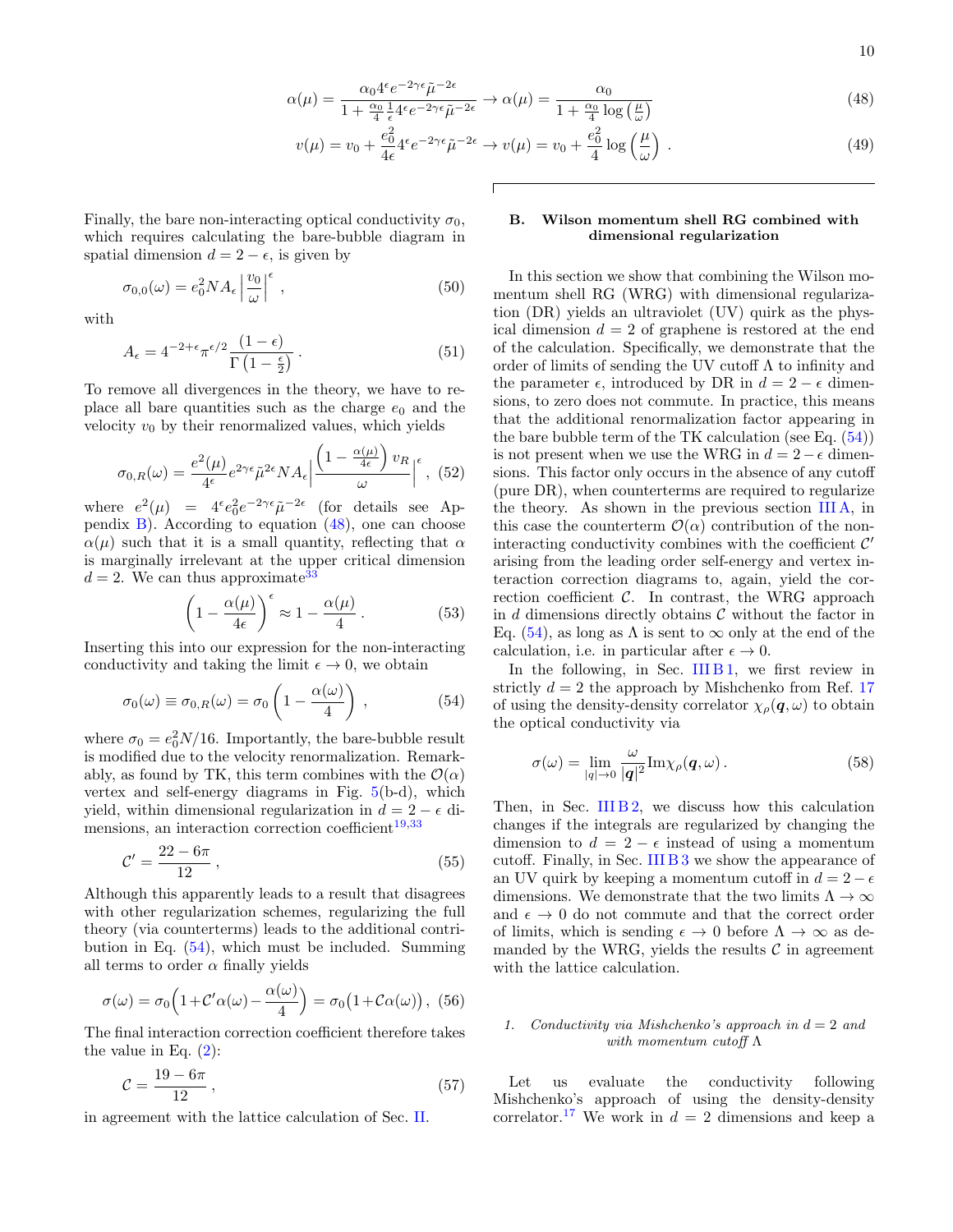momentum cutoff  $\Lambda$  in the Coulomb interaction potential. Within this approach, divergences only appear in the self-energy diagrams (similar to Fig.  $5(b,c)$  $5(b,c)$ ). This makes it easier to see the impact of the regularization scheme, i.e. momentum cutoff versus dimensional regularization, which is discussed in the next Sec. [III B 2.](#page-12-0)

Within Mishchenko's approach, the conductivity is ob-tained via Eq. [\(58\)](#page-11-4), where  $\chi_{\rho}$  is the retarded densitydensity correlator. To obtain the self-energy contributions to Eq.  $(58)$  (see Fig.  $5(b)$  $5(b)$  and  $(c)$ ), we need to compute the self-energy that we have previously shown to be given by  $18$ 

<span id="page-12-1"></span>
$$
\Sigma(\mathbf{k}) = -\int \frac{d^2 q}{(2\pi)^2} \int \frac{d\epsilon}{2\pi} V(\mathbf{k} - \mathbf{q}) G_{\mathbf{q}, i\epsilon}
$$

$$
= \frac{1}{4} \alpha v \mathbf{k} \cdot \boldsymbol{\sigma} \ln\left(\frac{4\Lambda\sqrt{e}}{p}\right), \qquad (59)
$$

where  $V(\boldsymbol{q}) = \frac{2\pi e^2}{|\boldsymbol{q}|} \theta(\Lambda - |\boldsymbol{q}|)$  contains the momentum cutoff Λ. With this result, the contribution due to the self-energy type diagrams is (note we multiplied by 2 for the two diagrams and set  $v = 1$  for brevity):

$$
\chi_{\rho}^{(1,bc)}(\boldsymbol{q},\omega) = -\frac{1}{2}Ne^2\alpha \int \frac{d^2p}{(2\pi)^2} \int \frac{d\epsilon}{2\pi} \ln \frac{4\Lambda\sqrt{\epsilon}}{p} \text{Tr}\left(\frac{-i\epsilon\sigma_0 - \boldsymbol{p} \cdot \boldsymbol{\sigma}}{\epsilon^2 + p^2} \frac{-i(\epsilon + \omega)\sigma_0 - (\boldsymbol{p} + \boldsymbol{q}) \cdot \boldsymbol{\sigma}}{(\epsilon + \omega)^2 + (\boldsymbol{p} + \boldsymbol{q})^2} \frac{-i\epsilon\sigma_0 - \boldsymbol{p} \cdot \boldsymbol{\sigma}}{\epsilon^2 + p^2} \boldsymbol{p} \cdot \boldsymbol{\sigma}\right). (60)
$$

Evaluating the trace yields

$$
\chi_{\rho}^{(1,bc)}(\mathbf{q},\omega) = -\frac{1}{2}Ne^2\alpha \int \frac{d^2p}{(2\pi)^2} \int \frac{d\epsilon}{2\pi} \ln \frac{4\Lambda\sqrt{e}}{p} \frac{-2}{(\epsilon^2 + p^2)^2} \frac{p^4 - 3\epsilon^2 p^2 - 2\epsilon\omega p^2 - \mathbf{q} \cdot \mathbf{p}(\epsilon^2 - p^2)}{(\epsilon + \omega)^2 + (\mathbf{p} + \mathbf{q})^2}.
$$
 (61)

Expanding to quadratic order in q and integrating over angles gives (keeping only the  $q^2$  term)

$$
\chi_{\rho}^{(1,bc)}(\mathbf{q},\omega) = -\frac{1}{2}Ne^2\alpha \frac{q^2}{8\pi^3} \int_0^{\infty} pdp \int_{-\infty}^{\infty} d\epsilon \ln \frac{4\Lambda\sqrt{e}}{p} \frac{8p^2\pi}{(\epsilon^2 + p^2)^2} \frac{(\omega + \epsilon)(\omega + 2\epsilon)[p^2 - \epsilon(\omega + \epsilon)]}{[p^2 + (\epsilon + \omega)^2]^3}.
$$
 (62)

To proceed, we restore the velocity v and introduce the dimensionless variable  $\tilde{p} = vp/\omega$ . Evaluating the frequency integral results in

<span id="page-12-2"></span>
$$
\chi_{\rho}^{(1,bc)}(\mathbf{q},\omega) = -\frac{1}{2}Ne^2\alpha \frac{q^2}{8\pi^3} \frac{1}{\omega} \int_0^{\infty} d\tilde{p}\tilde{p} \ln \frac{v\Lambda\sqrt{e}}{\tilde{p}\omega} \frac{\pi^2(4\tilde{p}^2 - 1)}{\tilde{p}(4\tilde{p}^2 + 1)^2} = \frac{N\alpha}{64} \frac{q^2}{\omega} .
$$
\n(63)

Note that the integral over  $\tilde{p}$  was a sum of two terms due to the formula

$$
\ln \frac{v \Lambda \sqrt{e}}{\tilde{p}\omega} = \ln \frac{v \Lambda \sqrt{e}}{\omega} - \ln \tilde{p}.
$$
 (64)

However, the first integral containing the factor  $ln(v\Lambda\sqrt{e}/\omega)$  vanishes. Thus, despite a divergent selfenergy, resulting in the cutoff dependence of the integrand, the corresponding contribution to the conductivity is not divergent and independent of Λ. Upon analytic continuation, we find the contribution to the conductivity

$$
\sigma^{(1,bc)} = \sigma_0 \frac{\alpha}{4},\tag{65}
$$

or  $\sigma_{bc} \equiv \frac{\sigma^{(1,bc)}}{\sigma_0 \alpha} = \frac{1}{4}$ . This agrees with Eq.(13) in Ref. [17](#page-21-18) by Mishchenko.

As we have noted, within this approach, the vertex (d) diagram (see Fig.  $5(d)$  $5(d)$ ) contains no divergences and is given by

$$
\sigma^{(1,d)} = \sigma_0 \alpha \frac{8 - 3\pi}{6},\qquad(66)
$$

or  $\sigma_d = (8 - 3\pi)/6$ . This finally leads to

<span id="page-12-3"></span>
$$
\sigma = \sigma_0 \left( 1 + \alpha \frac{19 - 6\pi}{12} \right),\tag{67}
$$

in agreement with the lattice calculation. Next, we discuss how dimensional regularization can give a different result via the appearance of an UV quirk.

#### <span id="page-12-0"></span>2. Dimensional regularization without momentum cutoff

We now consider how the results of the last section change if one works in  $d = 2 - \epsilon$  dimensions to regularize the integral instead of using a momentum cutoff  $Λ$ , i.e. sending  $Λ → ∞$ . The limit  $ε → 0$  is performed at the end of the calculation. In this case, we find a result that is obtained by simply replacing the logarithm in the self-energy in Eq. [\(59\)](#page-12-1)) with the self-energy derived from dimensional regularization and altering the dimensionality of the momentum integral. We find that the self-energy in d dimensions is proportional  $\text{to}^{19}$  $\text{to}^{19}$  $\text{to}^{19}$ 

$$
\Sigma(p) \propto p^{-\epsilon} \frac{\Gamma\left[\frac{1-\epsilon}{2}\right] \Gamma\left[\frac{3-\epsilon}{2}\right] \Gamma\left[\frac{\epsilon}{2}\right]}{\pi \Gamma[2-\epsilon]}
$$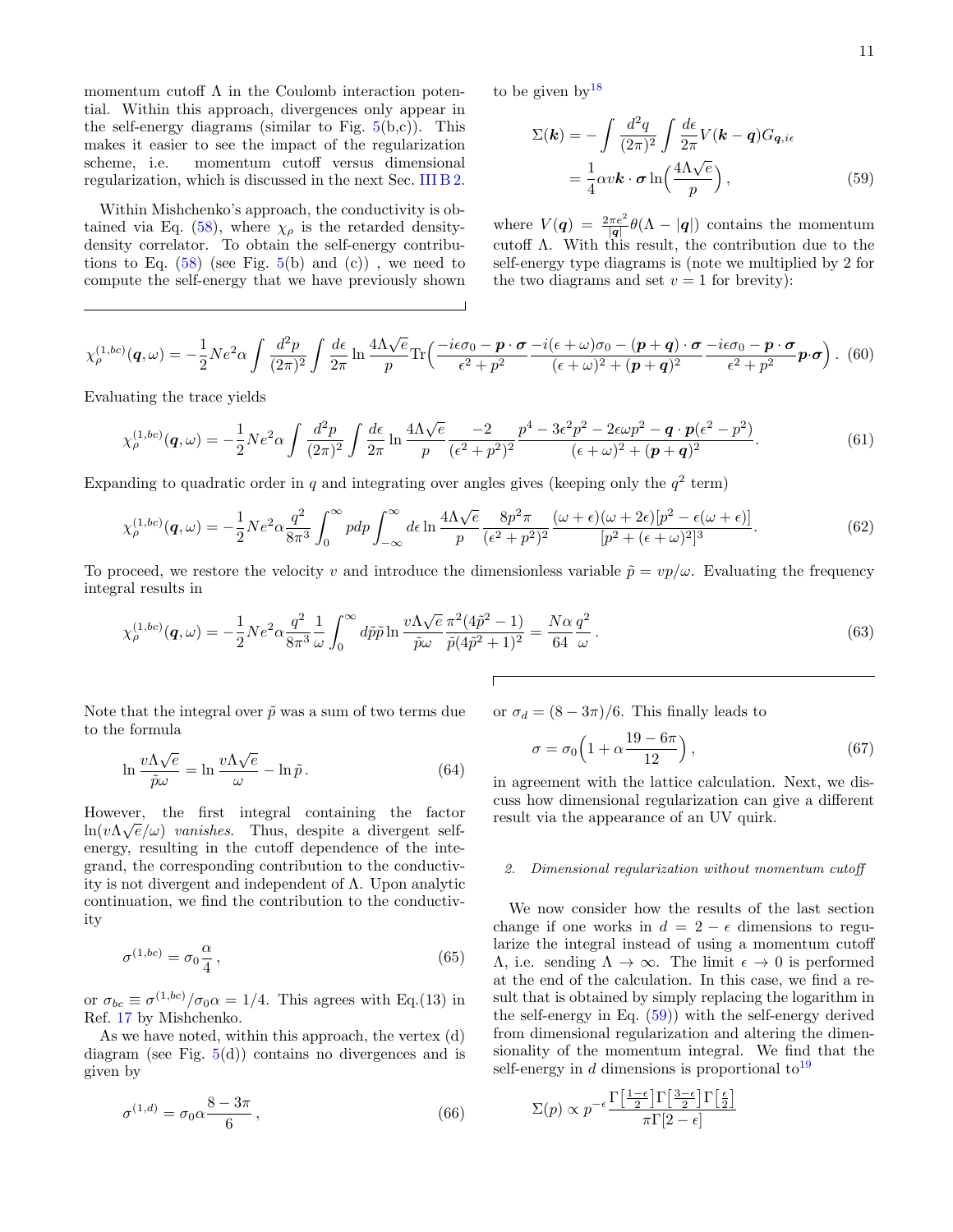$$
= \frac{1}{\epsilon} - \frac{1}{2}\gamma + \ln 4 - \ln p + \mathcal{O}(\epsilon).
$$
 (68)

As noted above, when calculating  $\chi_{\rho}$  one performs an integration over momentum  $p$  (see Eq. [\(63\)](#page-12-2)) and only the  $\ln p$  part of Eq. [\(68\)](#page-13-1) contributes. Given this fact, one may ask how a different result can arise in dimensional <span id="page-13-1"></span>regularization compared to regularization by a momentum cutoff  $\Lambda$ , since the only change is the replacement  $\ln \Lambda \to \frac{1}{\epsilon}$  (up to additional constant terms). In strictly two dimensions, but with the self-energy evaluated in  $d = 2 - \epsilon$  dimensions (to regularize), one finds for the dimensionless integral (see Eq. [\(63\)](#page-12-2))

<span id="page-13-2"></span>
$$
I_{d=2,\Lambda=\infty} \equiv \chi_{\rho}^{(1,bc)} \frac{16\pi^3 \omega}{N e^2 \alpha q^2} = \int_0^{\infty} d\tilde{p}\tilde{p} \Big[ \frac{1}{\epsilon} - \frac{1}{2}\gamma + \ln\frac{4}{\tilde{p}} \Big] \frac{4\tilde{p}^2 - 1}{\tilde{p}(4\tilde{p}^2 + 1)^2} = \int_0^{\infty} \tilde{p}d\tilde{p} \ln\frac{1}{\tilde{p}} \frac{4\tilde{p}^2 - 1}{\tilde{p}(4\tilde{p}^2 + 1)^2} = -\frac{\pi}{4} \,. \tag{69}
$$

where we have used that the integral over the momentumindependent piece in square brackets vanishes. The subscript of  $I_{d=2,\Lambda=\infty}$  refers to the dimensionality of the pmomentum integral  $d$  in Eq. [\(69\)](#page-13-2) and to the momentum cutoff  $\Lambda$  used in the evaluation of the self-energy in  $(2 - \epsilon)$  dimensions. In Eq. [\(69\)](#page-13-2) we used the expression for the self-energy in Eq. [\(68\)](#page-13-1), which is evaluated in  $(2 - \epsilon)$  dimensions with a momentum cutoff sent to infinity. Clearly,  $I_{d=2,\Lambda=\infty} = -\pi/4$  would yield the result in Eq.  $(67)$  whether the cutoff comes from  $\Lambda$  or from dimensional regularization. However, in d dimensions, the integration measure of the p-momentum integral also changes, and one instead of Eq. [\(69\)](#page-13-2) one rather needs to consider  $I_{d=2-\epsilon,\Lambda=\infty}$ , which reads

$$
I_{2-\epsilon,\infty} = \int_0^\infty d\tilde{p}\tilde{p}^{1-\epsilon}\left(\frac{1}{\epsilon} - \frac{1}{2}\gamma + \ln\frac{4}{\tilde{p}}\right)\frac{4\tilde{p}^2 - 1}{\tilde{p}(4\tilde{p}^2 + 1)^2}
$$
  
= 
$$
-\frac{\pi}{2},
$$
 (70)

where we took  $\epsilon \to 0$  at the end of the calculation. Importantly, in Eq. [\(70\)](#page-13-3), the part of the integral coming from the momentum-independent parts of the square bracket does not vanish. Instead, it is proportional to  $\epsilon$  and yields a finite contribution when multiplied by  $1/\epsilon$ . This difference doubles the size of the self-energy  $(bc)$  diagrams, from  $\pi/4$  in Eq. [\(69\)](#page-13-2) to  $\pi/2$  in Eq. [\(70\)](#page-13-3).

Since the vertex diagram does not change, because it is convergent, this would lead to the final conductivity correction proportional to the coefficient  $\mathcal{C}' = (22 - 6\pi)/12$ , as reported by JVH.<sup>[19](#page-21-19)</sup> In the next Sec. [III B 3,](#page-13-0) we show, however, that this conclusion is erroneous as it does not correctly take into account that the Wilsonian momentum shell RG implicitly requires a finite momentum cutoff  $\Lambda$ , even in  $d = 2 - \epsilon$  dimensions. Note that in Eq. [\(70\)](#page-13-3), we approximated the self-energy by its Taylor series expression up to order  $\mathcal{O}(\epsilon^0)$ , but the same result is obtained if one instead uses the full power-law expression of Eq.  $(68)$ .

#### <span id="page-13-0"></span>3. Spatial dimension  $d = 2 - \epsilon$  but sharp cutoff

<span id="page-13-3"></span>Let us now consider a calculation in  $d = 2 - \epsilon$  dimensions that still keeps a momentum cutoff  $\Lambda$ . This is motivated by the observation that when performing a Wilson momentum shell RG in d dimensions, one implicitly keeps a cutoff  $\Lambda$  around which momentum shells are integrated out. While we need a cutoff  $\Lambda$  once we restore the physical dimension  $d = 2$ , we naively expect it to play no role once we work in  $d = 2 - \epsilon$  dimensions, since all momentum integrations are finite for  $\epsilon > 0$ . Nevertheless, as we now show, here an UV quirk appears once we consider the limits  $\epsilon \to 0$  and  $\Lambda \to \infty$ , which turn out to not commute. In  $d = 2 - \epsilon$  dimensions and maintaining a UV cutoff  $\Lambda$ , the self-energy is of the form

$$
\Sigma(p) \propto \int_p^{\Lambda} \frac{q^{d-1}dq}{q^2} = \frac{1}{\epsilon} \left( p^{-\epsilon} - \Lambda^{-\epsilon} \right). \tag{71}
$$

Plugging this into the integral for  $\chi_{\rho}^{(1,bc)}$  in Eq. [\(63\)](#page-12-2), we obtain

$$
\int_0^\infty dp p^{1-\epsilon} \frac{1}{\epsilon} \left( p^{-\epsilon} - \Lambda^{-\epsilon} \right) \frac{4(vp)^2 - \omega^2}{p(4(vp)^2 + \omega^2)^2} = \left( \frac{\omega}{v} \right)^{1-2\epsilon} \frac{\frac{\pi}{4} \left( \frac{\omega}{v\Lambda} \right)^{\epsilon} - \frac{\pi}{2}}{\omega^2} . \tag{72}
$$

which reveals the UV quirk: the order of limits of sending the UV cutoff  $\Lambda \to \infty$  and the dimensional parameter  $\epsilon \rightarrow 0$  do not commute. As a result, the numerical value of the interaction correction coefficient

$$
C\left(\epsilon, \frac{\omega}{\Lambda}\right) = \frac{22 - 6\pi - 3\left(\frac{\omega}{v\Lambda}\right)^{\epsilon}}{12}
$$
\n(73)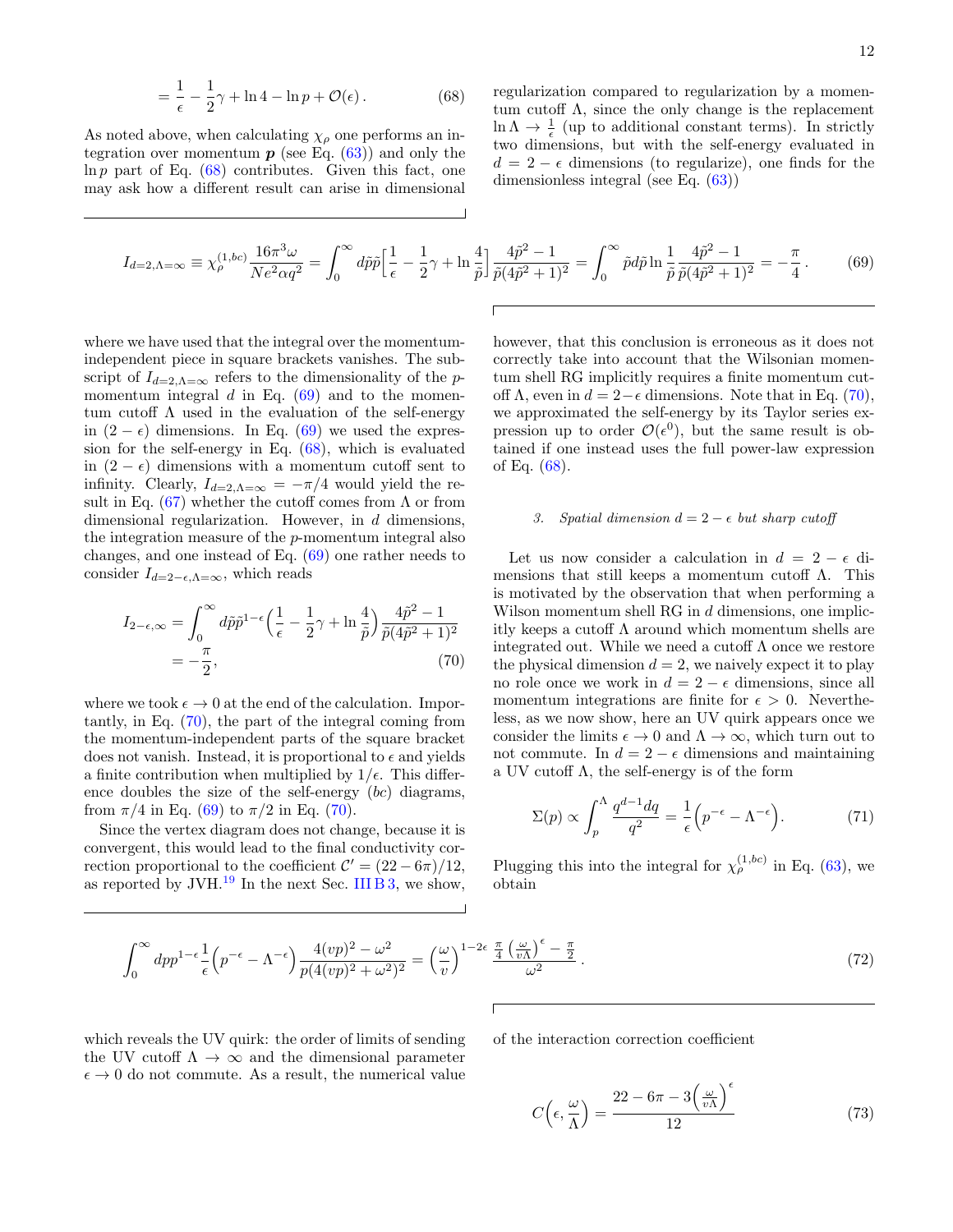is affected by the order of limits. If we first take the limit of  $\epsilon \to 0$  before  $\Lambda \to \infty$ , we obtain C. However, if we instead take  $\Lambda \to \infty$  first before  $\epsilon \to 0$ , we obtain  $\mathcal{C}'$ , i.e.,

$$
\lim_{\epsilon \to 0} \left( \lim_{\Lambda \to \infty} C\left(\epsilon, \frac{\omega}{\Lambda}\right) \right) = \mathcal{C}' \tag{74}
$$

$$
\lim_{\Lambda \to \infty} \left( \lim_{\epsilon \to 0} C\left(\epsilon, \frac{\omega}{\Lambda}\right) \right) = \mathcal{C} \,. \tag{75}
$$

Within Wilson momentum shell RG, the solution to this ultraviolet quirk is to always maintain a nonzero cutoff  $Λ$ , first setting  $\epsilon \to 0$ . As shown in Eq. [\(75\)](#page-14-1), this procedure unambiguously yields the coefficient  $C$ . If we instead wish to set  $\Lambda \to \infty$  first then, although the theory is regularized, additional singularities appear in the limit  $\epsilon \to 0$ . A correct handling of this limit requires regularizing the full theory (not just the self-energy and vertex diagrams) using, for example, the minimal subtraction scheme reviewed in the preceding subsection. This procedure then again yields the numerical value  $\mathcal C$  for the interaction correction coefficient, in agreement with our lattice calculation in Sec. [II.](#page-4-0)

#### <span id="page-14-0"></span>IV. CONCLUSION

In conclusion, we have evaluated the optical conductivity  $\sigma(\omega)$  of graphene including the lowest order Coulomb interaction corrections within a full lattice tight-binding approach. In the non-interacting limit, we correct previous results of the conductivity  $\sigma_0(\omega)$  beyond the Dirac limit  $\sigma_0$ . Considering interactions, within our lattice calculation we explicitly show that  $\sigma(\omega)$  is universal and independent of other dimensionless quantities such as the ratio of the width of the atomic orbitals  $\lambda$  to the lattice constant a (in the frequency regime  $\omega < v \Lambda$ ).

Equipped with this insight, we address in the second part of our work, a controversy of how to obtain the correct result for  $\sigma(\omega)$  within a Dirac low-energy description of graphene, where only the linear part of the spectrum is taken into account. Such a theory needs to be regularized and, as previously reported, different regularization schemes apparently yield different results. Here, we resolve this issue by demonstrating the appearance of an ultraviolet quirk when dimensional regularization is combined with the momentum shell renormalization group. In this situation, the order of limits of sending the dimensionality to the physical dimension and the momentum cutoff to infinity do not commute. We point out the correct order of limits and show that this results in a final result in agreement with our lattice calculation.

<span id="page-14-1"></span>Our work thus validates previous Dirac approximation calculations, and resolves a long-standing controversy about the correct way to regularize the Dirac theory showing clearly why previous incorrect approaches failed. Since descriptions of electronic systems by effective lowenergy models like the Dirac Hamiltonian of graphene are the cornerstone of condensed matter physics, it is gratifying that our work confirms the quantitative accuracy of this method.

A practical implication of this insight is that dimensional regularizations with  $d = 2 - \epsilon$  for the fermionic degrees of freedom are full of subtleties. If one wants to investigate the role of Coulomb interactions in graphene and wishes to avoid a regularization via an explicit cut off, it is technically easier to perform this regularization with regards to the embedding space of the photon field  $d_{\gamma} = 2 - \eta$ . This approach was performed in Ref. [18](#page-21-17) and immediately yields the correct result and no oder of limit issues occur.

#### V. ACKNOWLEDGEMENTS

We gratefully acknowledge useful discussions with U. Briskot, I. Herbut, A. Mirlin, E. Mishchenko, C. Seiler, S. Teber and O. Vafek. J.M.L. acknowledges the hospitality of the Department of Physics and Astronomy at Louisiana State University, where part of this work was carried out, as well as financial support from the US National Science Foundation and the Carl-Zeiss-Stiftung. The Young Investigator Group of P.P.O. received financial support from the "Concept for the Future" of the Karlsruhe Institute of Technology (KIT) within the framework of the German Excellence Initiative. D.E.S. was supported by the National Science Foundation Grant No. DMR-1151717 and by the German Academic Exchange Service (DAAD). This work was performed on the computational resource bwUniCluster funded by the Ministry of Science, Research and the Arts Baden-Württemberg and the Universities of the State of Baden-W¨urttemberg, Germany, within the framework program bwHPC.

Note added.– After submission of this manuscript, a quantum Monte-Carlo analysis appeared  $38$  with results that are consistent with ours.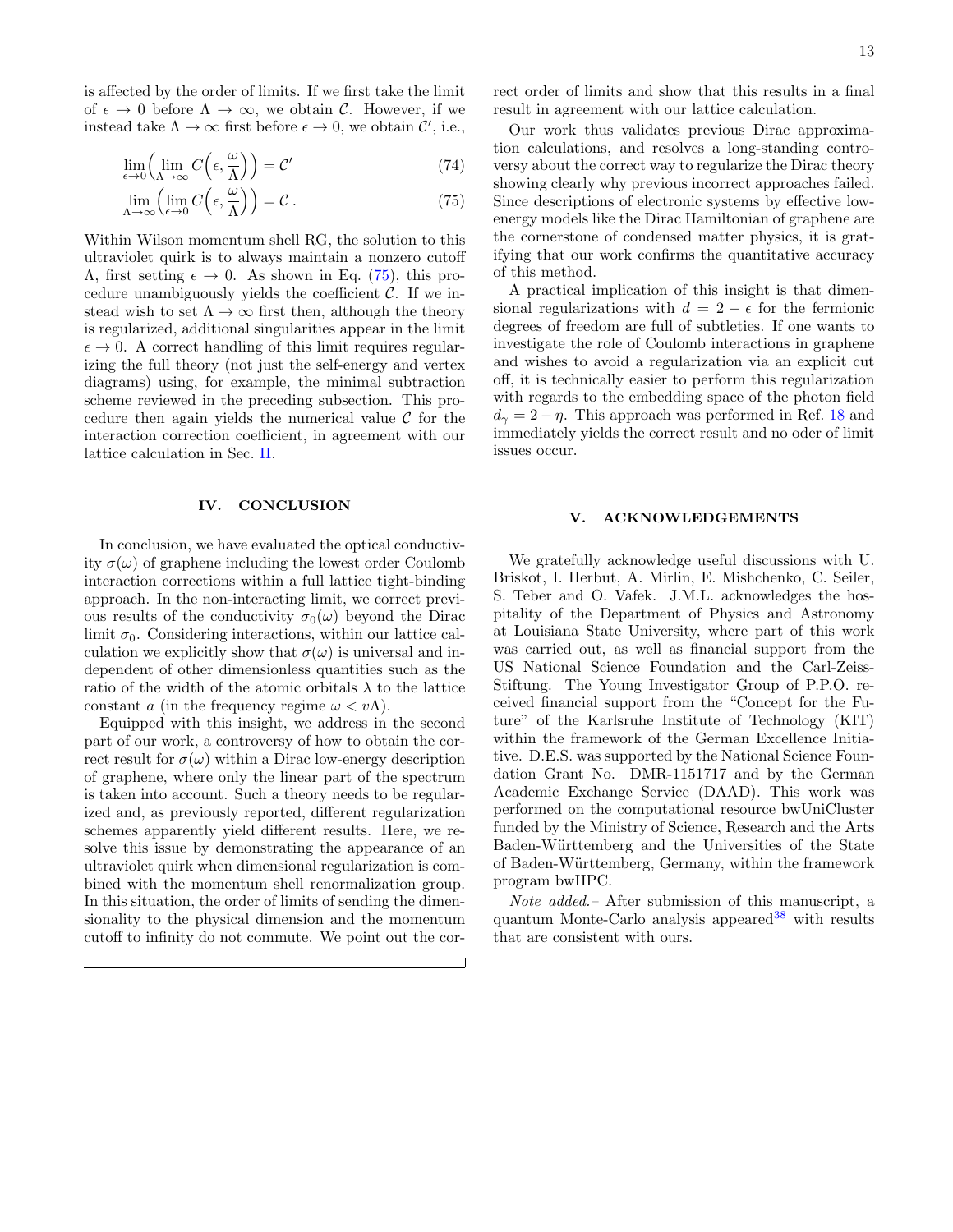The frequency-dependent conductivity follows from the Kubo formula, which we now briefly review.<sup>[34](#page-22-5)</sup> Using the Peierls substitution to couple an electromagnetic gauge field to electrons on the honeycomb lattice, we have:

<span id="page-15-0"></span>
$$
\mathcal{H}_0(\boldsymbol{A}_i) = -t \sum_{\boldsymbol{R}_i} \sum_{n=1}^3 \left( a^\dagger(\boldsymbol{R}_i) b(\boldsymbol{R}_i + \boldsymbol{\delta}_n) e^{-i\boldsymbol{\delta}_n \cdot \boldsymbol{A}_i} + h.c. \right),\tag{A1}
$$

with A the unit cell area. Here, the electron charge has been set to unity. Taylor expanding to linear order gives

$$
\mathcal{H}_0(\mathbf{A}_i) = \mathcal{H}_0 - A \sum_{\mathbf{R}_i} \mathbf{J}(\mathbf{R}_i) \cdot \mathbf{A}_i,
$$
\n(A2)

$$
\mathbf{J}(\mathbf{R}_i) = -i\frac{t}{A} \sum_{n=1}^3 \left[ a^\dagger(\mathbf{R}_i) b(\mathbf{R}_i + \boldsymbol{\delta}_n) - b^\dagger(\mathbf{R}_i + \boldsymbol{\delta}_n) a(\mathbf{R}_i) \right]. \tag{A3}
$$

Within time-dependent perturbation theory, the current-density at site  $R_i$  is:

<span id="page-15-2"></span>
$$
\langle J_{\mu}(\mathbf{R}_i, t) \rangle = A \int_{-\infty}^{\infty} dt' \sum_{\mathbf{R}_j} \chi_{J, \mu, \nu}(\mathbf{R}_i, \mathbf{R}_j; t - t') A_{\nu}(\mathbf{R}_j), \tag{A4}
$$

$$
\chi_{J,\mu,\nu}(\mathbf{R}_i, \mathbf{R}_j; t - t') = i\Theta(t - t') \langle \left[ J_\mu(\mathbf{R}_i, t), J_\nu(\mathbf{R}_j, t') \right] \rangle, \tag{A5}
$$

where in the second line we defined the retarded current-current correlator. Assuming the vector potential is uniform and has the time-dependence  $\mathbf{A}(t) = \frac{e^{-i\omega t}}{i\omega} \mathbf{E}$ , with **E** the electric field, we find

<span id="page-15-3"></span>
$$
\langle J_{\mu} \rangle = \sigma_{\mu\nu} E_{\nu},\tag{A6}
$$

$$
\sigma_{\mu\nu}(\omega) = \frac{1}{\omega} \chi_{J,\mu,\nu}(\omega),\tag{A7}
$$

where  $\chi_{J,\mu,\nu}(\omega)$  is the spatial and temporal Fourier transform of Eq. [\(A5\)](#page-15-2). The Eq. [\(A7\)](#page-15-3) for the optical conductivity is equivalent to Eq. [\(26\)](#page-7-5). As usual, this quantity can be obtained from the corresponding Matsubara function

$$
\chi_{J,\mu,\nu}(i\Omega) = \frac{1}{NA} \int_0^\beta d\tau e^{i\Omega \tau} \langle J_\mu(\tau) J_\nu(0) \rangle.
$$
 (A8)

In this formula N is the number of Bravais lattice points, A is the unit cell area, and  $\beta = \frac{1}{k_B T}$  (although we always work in the zero-temperature limit). Here,  $J_\mu(\tau)$  is given by Eq. [\(8\)](#page-4-3). Henceforth, we shall drop the subscript  $\mu, \nu$  in the definition of  $\chi_{J,\mu,\nu}(i\Omega)$ , which we need for the case of  $\mu = \nu$ .

#### <span id="page-15-1"></span>1. Bare-bubble diagram

To compute the conductivity, we need to evaluate  $\chi_{J,\mu,\nu}(\Omega)$  to leading order in perturbation theory. We start with the zeroth order result, which is the "bare-bubble" diagram, Fig. 2 (a) of the main text. Setting  $\mu = \nu = y$  yields:

$$
\chi_J^{(0)}(i\Omega) = -T \sum_{\mathbf{k},\omega} \text{Tr} \left[ \hat{J}_{y,\mathbf{k},0} G_{\mathbf{k},i\omega} \hat{J}_{y,\mathbf{k}} G_{\mathbf{k},i\omega+i\Omega} \right]
$$
\n
$$
\left[ h_{\mathbf{k}}^* j_{y,\mathbf{k}} - h_{\mathbf{k}} j_{y,\mathbf{k}}^* \right]^2
$$
\n(A9)

$$
= -\sum_{\mathbf{k}} \frac{\left\lfloor \frac{h_{\mathbf{k}}^2 y_{\mathbf{k}} - h_{\mathbf{k}}^2 y_{\mathbf{k}}}{t \left| h_{\mathbf{k}} \right| (4|h_{\mathbf{k}})^2 + \Omega^2 / t^2 \right\}}.
$$
\n(A10)

Here,  $\hat{J}_{\mu}(\mathbf{k})$  is defined in Eq. [\(8\)](#page-4-3) and in the second line we evaluated the frequency integration and the trace. Next we rewrite the current-component  $j_y(\mathbf{k})$ , defined in Eq. [\(10\)](#page-5-7), as:

$$
j_{y,k} = \frac{-ita}{2} \left[ h_k - 3 \right] \tag{A11}
$$

$$
j_{y,k}^* = \frac{ita}{2} [h_k^* - 3], \qquad (A12)
$$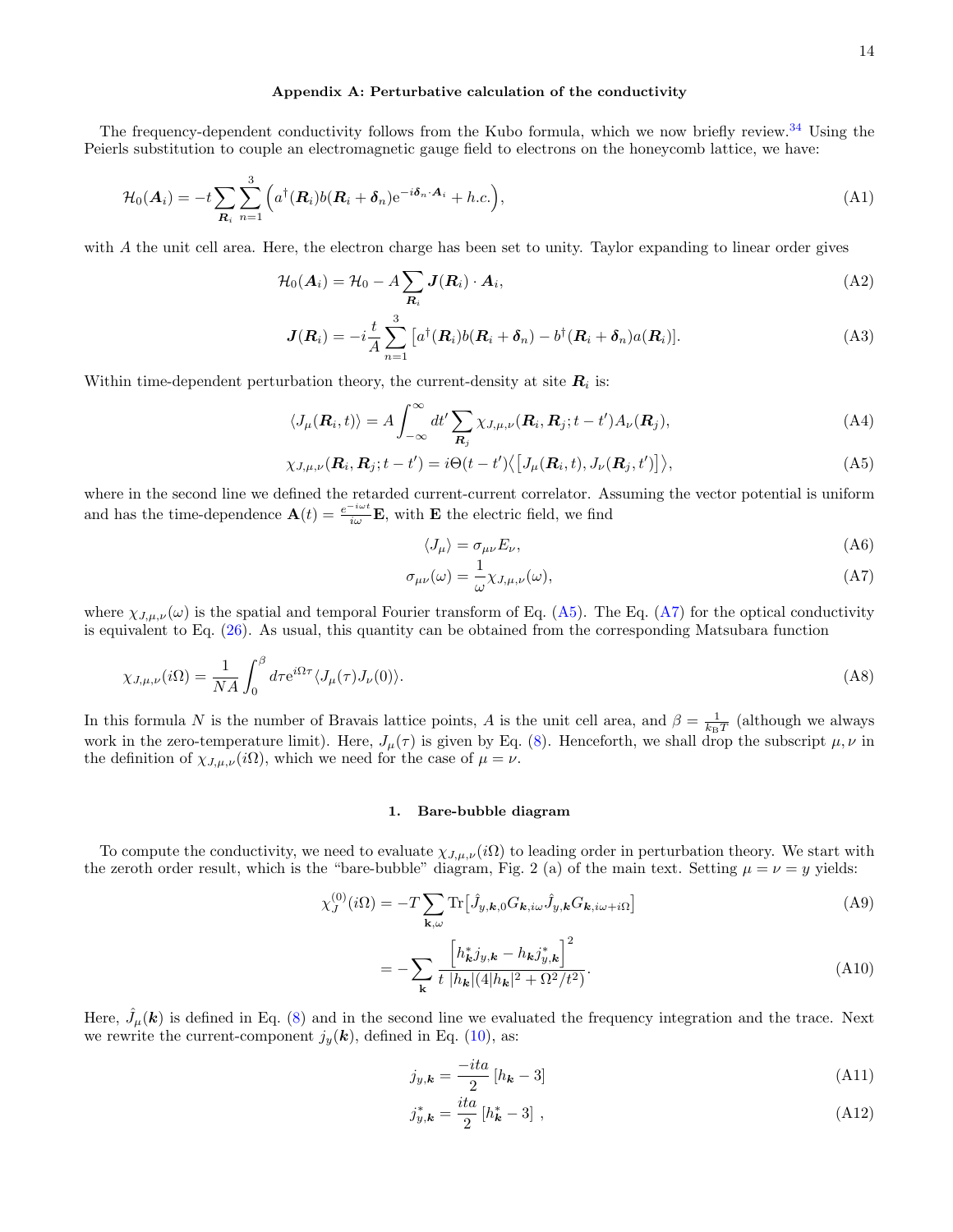and obtain for our retarded current correlator:

$$
\chi_{J}^{(0)}(i\Omega) = \frac{ta^2}{4} \sum_{\mathbf{k}} \frac{18|h_{\mathbf{k}}|^2 + 4|h_{\mathbf{k}}|^4 - 12|h_{\mathbf{k}}|^2(h_{\mathbf{k}} + h_{\mathbf{k}}^*) + 9(h_{\mathbf{k}}^2 + h_{\mathbf{k}}^{*2})}{|h_{\mathbf{k}}|(4|h_{\mathbf{k}}|^2 + \Omega^2/t^2)}.
$$
\n(A13)

Upon analytically continuing  $i\Omega \to \omega + i\delta$ ,

$$
\frac{1}{4|h_{\mathbf{k}}|^2 + \Omega^2} \to \text{P.V.} \frac{1}{4|h_{\mathbf{k}}|^2 - \omega^2} + i\frac{\pi}{2\omega}\delta(\omega - 2|h_{\mathbf{k}}|),\tag{A14}
$$

with P.V. denoting the principal value (and we assumed  $\omega > 0$ ) and taking the imaginary part, we obtain the retarded correlator:

<span id="page-16-0"></span>
$$
\chi_J^{(0)}(\omega) = \sum_{\mathbf{k}} \left( \frac{ta^2 \pi}{32} \right) \left[ 18 + 4|h_{\mathbf{k}}|^2 + 18 \frac{[\Re h_{\mathbf{k}}]^2 - [\Im h_{\mathbf{k}}]^2}{|h_{\mathbf{k}}|^2} - 24[\Re h_{\mathbf{k}}] \right] \delta \left( |h_{\mathbf{k}}| - \frac{\omega}{2t} \right) \tag{A15}
$$

$$
=\sum_{\mathbf{k}}\left(\frac{ta^2\pi}{32}\right)g\left(h_{\mathbf{k}}\right)\delta\left(|h_{\mathbf{k}}|-\frac{\omega}{2t}\right).
$$
\n(A16)

In this expression, we have kept the dimensionful quantities  $a$  and  $t$ , although henceforth we shall set them to unity and measure the frequency relative to t. Due to the delta function constraint, we can integrate the above expression analytically. Therefore we split up the function  $g(h(\mathbf{k}))$  into two functions and define:

$$
g_1(|h_{\mathbf{k}}|) = 18 + 4|h_{\mathbf{k}}|^2 \tag{A17}
$$

$$
g_2(h_{\mathbf{k}}) = 18 \frac{[\Re h_{\mathbf{k}}]^2 - [\Im h_{\mathbf{k}}]^2}{|h_{\mathbf{k}}|^2} - 24[\Re h_{\mathbf{k}}].
$$
 (A18)

Firstly, we evaluate the expression:

$$
\chi_{J,1}^{(0)}(\omega) = \frac{\pi}{16} \sum_{k} g_1(|h_{\mathbf{k}}|) \delta(2|h_{\mathbf{k}}| - \omega) \,. \tag{A19}
$$

We introduce the density of state per unit cell as

$$
\rho(E) = \sum_{\mathbf{k}} \delta(E - |h_{\mathbf{k}}|)
$$
  
= 
$$
\int \frac{d^2 k}{(2\pi)^2} \sum_{i=1}^4 \frac{1}{|\partial_{k_{x,i}}| h_{k_{x,i},k_y}|} \delta(k_x - k_{x,i})
$$
 (A20)

with the  $k_{x,i}$  being the solution to  $E = |h_{\mathbf{k}}|$ :

$$
k_{x,1} = -\frac{2}{\sqrt{3}} \arccos\left[\frac{1}{4}(-2\cos\left(\frac{3k_y}{2}\right) - \sqrt{2}\sqrt{2E^2 - 1 + \cos(3k_y)})\right]
$$
  
\n
$$
k_{x,2} = +\frac{2}{\sqrt{3}} \arccos\left[\frac{1}{4}(-2\cos\left(\frac{3k_y}{2}\right) - \sqrt{2}\sqrt{2E^2 - 1 + \cos(3k_y)})\right]
$$
  
\n
$$
k_{x,3} = -\frac{2}{\sqrt{3}} \arccos\left[\frac{1}{4}(-2\cos\left(\frac{3k_y}{2}\right) + \sqrt{2}\sqrt{2E^2 - 1 + \cos(3k_y)})\right]
$$
  
\n
$$
k_{x,4} = +\frac{2}{\sqrt{3}} \arccos\left[\frac{1}{4}(-2\cos\left(\frac{3k_y}{2}\right) + \sqrt{2}\sqrt{2E^2 - 1 + \cos(3k_y)})\right]
$$
\n(A21)

describing curves that encircle the Dirac points at  $k_R = \frac{4\pi}{3a}(\frac{1}{2\sqrt{a}})$  $\frac{1}{2\sqrt{3}}\hat{x}+\frac{1}{2}\hat{y}$ ) and  $\bm{k}_{L}=\frac{4\pi}{3a}(-\frac{1}{2\sqrt{3}})$  $\frac{1}{2\sqrt{3}}\hat{x} + \frac{1}{2}\hat{y}$  when the y component is restricted to  $k_- < k_y < k_+$  with

$$
k_{\pm}(E) = \frac{2\pi}{3} \pm \frac{\arccos\left(1 - 2E^2\right)}{3} \,. \tag{A22}
$$

We can calculate the density of states analytically and obtain:

$$
\rho(E) = \frac{1}{(2\pi)^2} \frac{32 \ E \ \sqrt{1 - \frac{E}{3}} \ K \left[ -\frac{16E}{(E-3)(1+E)^3} \right]}{3(3-E)(1+E)^{3/2}}, \tag{A23}
$$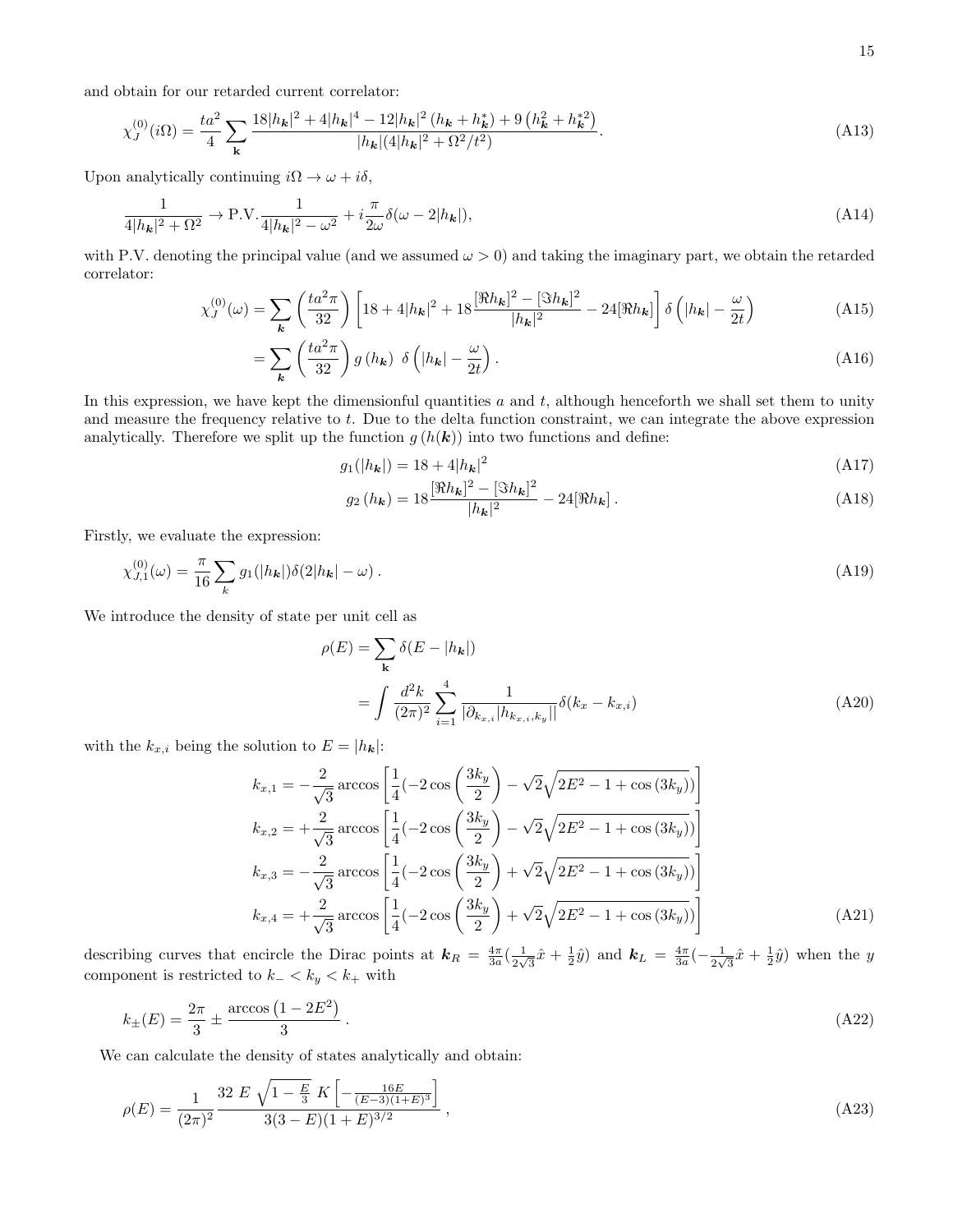16

where  $K[m]$  is the complete elliptic integral of the first kind. One part of the correlation function is thus given by:

$$
\chi_{J,1}^{(0)}(\omega) = \frac{\pi}{32} \sum_{\mathbf{k}} g_1(|h_{\mathbf{k}}|) \delta(|h_{\mathbf{k}}| - \omega/2)
$$
  
= 
$$
\frac{\pi}{32} \rho \left(\frac{\omega}{2}\right) g\left(\frac{\omega}{2}\right)
$$
  
= 
$$
\frac{\pi}{32} \rho \left(\frac{\omega}{2}\right) (18 + \omega^2).
$$
 (A24)

In order to evaluate the expression:

$$
\chi_{J,2}^{(0)}(\omega) = \frac{\pi}{16} \sum_{k} g_2(h_k) \delta(2|h_k| - \omega) , \qquad (A25)
$$

we expand the above formula near the node,  $h(\mathbf{k}_R + \mathbf{k})$ , and write the deviation from the node in polar coordinates  $\mathbf{k} = (k, \theta),$ 

$$
|h_{k_R+k}| \simeq \frac{3}{128}k(64 - 7k^2 + 16k\cos 3\theta - k^2\cos 6\theta),
$$
 (A26)

valid to  $\mathcal{O}(k^3)$ . The approximate solution to  $\omega = 2|h_{k_R+k}|$  is:

$$
k_1(\theta,\omega) = \frac{1}{3}\omega - \frac{1}{36}\omega^2\cos 3\theta + \frac{1}{1728}[7 + 8\cos^2 3\theta + \cos 6\theta]\omega^3,
$$
 (A27)

that is valid to  $\mathcal{O}(\omega^3)$ . The factor  $g_2(h(\mathbf{k}))$  is, to the same order,

$$
(\mathbf{k}_R + \mathbf{k}) \simeq \frac{9}{32} [k^3(-\cos 11\theta) + 3 (5k^2 - 16) k \cos \theta + (64 - 20k^2) \cos 2\theta + 2k (2 (k^2 - 16) \cos 3\theta - 8(\cos 5\theta + 3k) + k(8 \cos 4\theta + 8 \cos 6\theta + 3k \cos 5\theta + 2 \cos 8\theta (1 - 2k \cos \theta))].
$$
\n(A28)

From the delta function, we'll also need

 $g_2$ 

$$
\frac{d}{dk}|h_{k_R+k}| = \frac{3}{64} \left(64 + 32k\cos 3\theta - 21k^2 - 3k^2\cos 6\theta\right) \,. \tag{A29}
$$

Then, assuming the same contribution comes from each node (which we have verified), we'll have:

<span id="page-17-1"></span><span id="page-17-0"></span>
$$
\chi_{J,2}^{(0)}(\omega) = \frac{\pi}{8} \int_{0}^{2\pi} d\theta \int_{0}^{\infty} dk \, k \, g_2(\mathbf{k}) \delta(2|h_{\mathbf{k}}| - \omega) \tag{A30}
$$

$$
= \frac{\pi}{8} \int_{0}^{2\pi} d\theta \ k_{1}(\theta,\omega) \frac{1}{\left|\frac{d}{dk_{1}}2|h_{k_{R}+k_{1}}|\right|} g_{2}(\mathbf{k}_{R}+\mathbf{k}_{1}), \qquad (A31)
$$

where we evaluated the radial k integral. To evaluate the integral, we simply insert  $k_1(\theta, \omega)$  into the factors Eq. [\(A29\)](#page-17-0) and Eq. [\(A30\)](#page-17-1), insert them into the integrand and Taylor expand order by order in  $\omega$  before evaluating the angle integrations. We obtain:

$$
\chi_{J,2}^{(0)}(\omega) = -\frac{\omega}{8} \frac{\omega^2}{36} \,. \tag{A32}
$$

Upon inserting the combined result into Eq.  $(A7)$ , we find the frequency-dependent conductivity plotted in Fig. [6](#page-7-4) and given by the formula:

$$
\sigma(\omega) = \frac{\pi}{32\omega} \rho\left(\frac{\omega}{2}\right) \left(18 + \omega^2\right) - \frac{1}{8} \frac{\omega^2}{36}
$$
\n(A33)

$$
\approx \sigma_0 \left( 1 + \frac{1}{9} \omega + \mathcal{O}(\omega^3) \right) , \tag{A34}
$$

with  $\sigma_0$  the zero-frequency limit (reinserting correct factors of  $e^2$  and  $\hbar$ , previously set to unity).

$$
\sigma_0 = \frac{1}{8} \frac{e^2}{\hbar}.\tag{A35}
$$

In comparing to the known result for the conductivity of N species of Dirac fermions,  $\sigma_0 = \frac{N}{16} \frac{e^2}{\hbar}$ , recall that here we have  $N = 2$ , since we are considering the spinless case (but have summed over two nodes).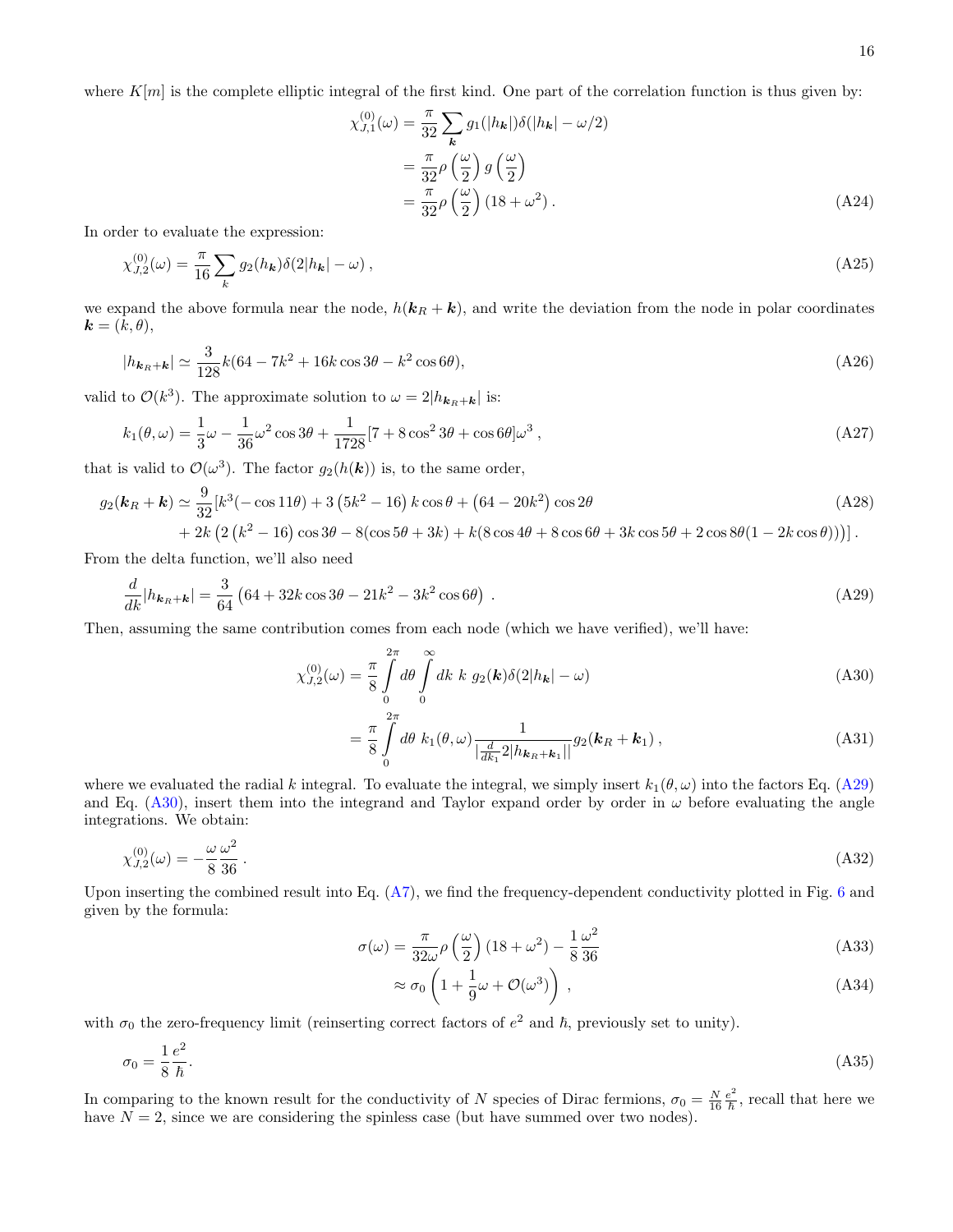#### <span id="page-18-3"></span><span id="page-18-0"></span>2. Interaction corrections to the conductivity

The leading order interaction corrections to the conductivity, that are linear order in the effective fine structure constant  $\alpha$ , can be expressed in terms of self-energy (diagrams b and c) and vertex type (diagram d) Feynman diagrams, as depicted in Fig. 2  $(a)$  and  $(b)$  of the main text. The self-energy contribution is:

<span id="page-18-2"></span>
$$
\chi_J^{(1,bc)}(i\Omega) = -2T \sum_{\mathbf{k},\omega} \text{Tr} \left[ G_{\mathbf{k},i\omega - i\Omega} J_{\mu\mathbf{k}} G_{\mathbf{k},i\omega} \Sigma(\mathbf{k}) G_{\mathbf{k},i\omega} J_{\mu\mathbf{k}} \right],\tag{A36}
$$

with the overall 2 coming from there being two such diagrams. The vertex contribution is given by:

$$
\chi_J^{(1,d)}(i\Omega) = \sum_{\mathbf{k}} \int \frac{d^2q}{(2\pi)^2} V(\mathbf{q}) \text{Tr} \left[ I_\mu(\mathbf{k}, \Omega) M_{-\mathbf{q}} I_\mu(\mathbf{k} + \mathbf{q}, -\Omega) M_{\mathbf{q}} \right],\tag{A37}
$$

with

<span id="page-18-4"></span>
$$
I_{\mu}(\mathbf{k},\Omega) = T \sum_{\omega} G_{\mathbf{k},i\omega} J_{\mu\mathbf{p}} G_{\mathbf{k},i\omega - i\Omega}.
$$
\n(A38)

We emphasize that momentum summations are always over the Brillouin zone and  $q$  integrations are always over the entire 2D momentum space, an issue that was neglected in Ref. [20](#page-21-20) (see Eq.(15) of this work). As in our calculation of the self-energy, a crucial simplification of Eqs. [\(A36\)](#page-18-2) and [\(A37\)](#page-18-3) will involve writing these in a way that allows us to analytically evaluate the  $q$  integration.

Before analyzing these results in the subsequent sections, we first recall the result for the  $bc$  and  $d$  contributions within the nodal approximation. In this approximation, regularizing the integrals by imposing a large momentum cutoff  $\Lambda$  on the Coulomb potential (a procedure which obeys the Ward identity<sup>[18](#page-21-17)</sup>), we obtain:

$$
\mathrm{Im}\chi_{J}^{(1,bc)}(\omega) = -\frac{1}{2}\alpha\omega\sigma_{0}\ln\frac{8\Lambda v}{\omega},\tag{A39}
$$

with  $v = 3ta/2\hbar$ , and

$$
\operatorname{Im}\chi_{J}^{(1,d)}(\omega) = \frac{1}{2}\alpha\omega\sigma_{0}\left[\ln\frac{8\Lambda v}{\omega} + \frac{19 - 6\pi}{6}\right],\tag{A40}
$$

yielding the sum

$$
\text{Im}\chi_{J}^{(1,bc)}(\omega) + \text{Im}\chi_{J}^{(1,d)}(\omega) = \sigma_{0}\alpha \frac{19 - 6\pi}{12}.
$$
\n(A41)

These formulas for the bc and d contributions are of course approximately valid within the tight-binding theory, with the replacement of the UV cutoff  $\Lambda \to 1/a$ , so that we expect each contribution to go as  $\sim \omega \ln \omega$ . This creates numerical difficulties, as each term is large, requiring a cancellation to return the value that is consistent with the nodal result  $\propto \frac{19-6\pi}{12} \simeq 0.0125$ . However, as shown in the main text, our numerical calculations are indeed consistent with this value.

#### <span id="page-18-1"></span>3. Diagrams b and c

Starting with Eq. [\(A36\)](#page-18-2), we first evaluate the frequency integration and the trace. Then we find (summing over the  $xx$  and  $yy$  components and dividing by 2):

$$
\chi_{J}^{(1,bc)}(i\Omega) = -\sum_{\mathbf{p}} \frac{1}{4|h_{\mathbf{p}}|^3} \Big[ \frac{D_1(\mathbf{p})}{4|h_{\mathbf{p}}|^2 + \Omega^2} + D_2(\mathbf{p}) \frac{4|h_{\mathbf{p}}|^2 - \Omega^2}{(4|h_{\mathbf{p}}|^2 + \Omega^2)^2} \Big],\tag{A42}
$$

where the functions  $D_1(p)$  and  $D_2(p)$  are given by:

$$
D_1(\mathbf{p}) = 2(h^* \Sigma_{12} - h \Sigma_{21}) [(h^*)^2 (j_x^2 + j_y^2) - h^2 ((j_x^*)^2 + (j_y^*)^2)], \qquad (A43)
$$

$$
D_2(\mathbf{p}) = (h^* \Sigma_{12} + h \Sigma_{21}) \left[ (h^*)^2 (j_x^2 + j_y^2) + h^2 ((j_x^*)^2 + (j_y^*)^2) - 2(j_x j_x^* + j_y j_y^*) |h|^2 \right]
$$
(A44)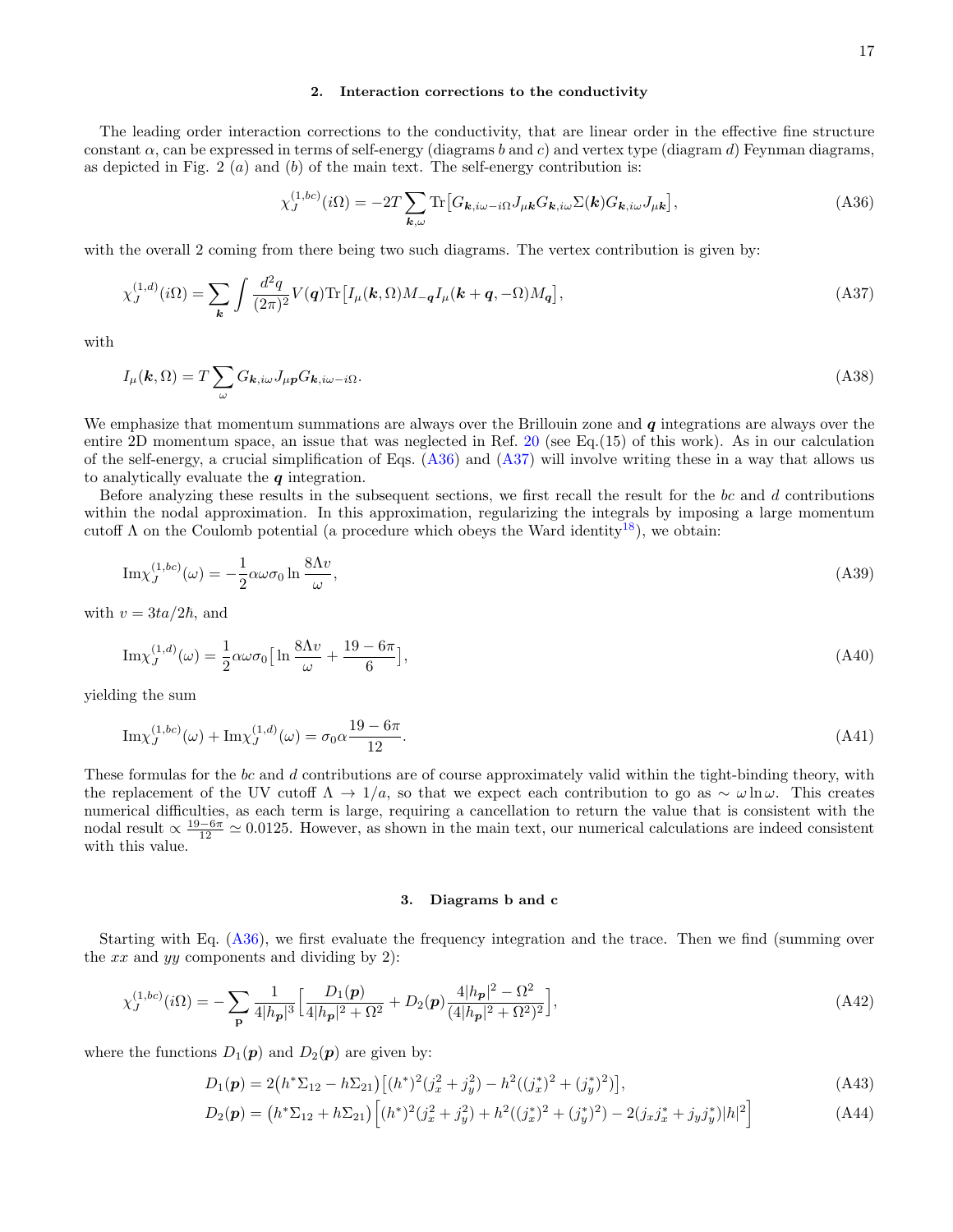Although this expression is complicated, all that is left is to analytically continue  $i\Omega \to \omega + i\delta$  and take the imaginary part. The analytic continuation can be performed using Eq.  $(A14)$  for the term proportional to  $D_1(p)$  and

$$
\frac{4|h|^2 - \Omega^2}{(4|h|^2 + \Omega^2)^2} = \frac{d}{d\Omega} \frac{\Omega}{4|h|^2 + \Omega^2} \to \frac{d}{d\omega} \frac{\omega}{4|h|} \Big[ \frac{1}{2|h| + \omega + i\delta} + \frac{1}{2|h| - \omega - i\delta} \Big],\tag{A45}
$$

for the term proportional to  $D_2(p)$ . After taking the imaginary part (and assuming  $\omega > 0$ ), we have

$$
\mathrm{Im}\chi_{J}^{(1,bc)}(\omega) = -\pi \sum_{\mathbf{p}} \frac{1}{16|h_{\mathbf{p}}|^4} D_1(\mathbf{p})\delta(\omega - 2|h_{\mathbf{p}}|) - \pi \frac{d}{d\omega} \sum_{\mathbf{p}} \frac{\omega}{16|h_{\mathbf{p}}|^4} D_2(\mathbf{p})\delta(\omega - 2|h_{\mathbf{p}}|). \tag{A46}
$$

To evaluate this, then, we determine  $\Sigma_{12}(k)$  for k within the BZ by evaluating the summation over R for a large set of Bravais lattice vectors. With the delta function constraint, all that remains is a numerical integration over  $p$  along the curves  $\omega = 2|h(p)|$  (which go around the Dirac nodes).

#### <span id="page-19-0"></span>4. Diagram d

Next, we turn to Eq.  $(A37)$ . Our first task is to evaluate Eq.  $(A38)$ . We find:

<span id="page-19-2"></span>
$$
I_{\mu}(\mathbf{p}, \Omega) = \frac{1}{|h_{\mathbf{p}}|(4|h_{\mathbf{p}}|^2 + \Omega^2)} V_{\mu}(\mathbf{p}, \Omega),
$$
\n(A47)

$$
V_{\mu}(\mathbf{p},\Omega) \equiv \begin{pmatrix} \frac{1}{2}i\Omega \left[ h_{\mathbf{p}}j_{\mu\mathbf{p}}^{*} - h_{\mathbf{p}}^{*}j_{\mu\mathbf{p}} \right] & h_{\mathbf{p}}^{2}j_{\mu\mathbf{p}}^{*} - |h_{\mathbf{p}}|^{2}j_{\mu\mathbf{p}} \\ h_{\mathbf{p}}^{*2}j_{\mu\mathbf{p}} - |h_{\mathbf{p}}|^{2}j_{\mu\mathbf{p}}^{*} & \frac{1}{2}i\Omega \left[ h_{\mathbf{p}}^{*}j_{\mu\mathbf{p}} - h_{\mathbf{p}}j_{\mu\mathbf{p}}^{*} \right] \end{pmatrix} . \tag{A48}
$$

Now, we have

<span id="page-19-1"></span>
$$
\chi_{J}^{(1,d)}(i\Omega) = \int \frac{d^2q}{(2\pi)^2} V(q) \sum_{\mathbf{p}} \frac{1}{|h_{\mathbf{p}}|(4|h_{\mathbf{p}}|^2 + \Omega^2)} \frac{1}{|h_{\mathbf{p}+\mathbf{q}}|(4|h_{\mathbf{p}+\mathbf{q}}|^2 + \Omega^2)} \times \text{Tr}\left[V_{\mu}(\mathbf{p}, \Omega)M_{-\mathbf{q}}V_{\mu}(\mathbf{p}+\mathbf{q}, -\Omega)M_{\mathbf{q}}\right],
$$
\n(A49)

which we now proceed to simplify. Recall that, in the bc diagram, we expressed the self-energy as a summation over Bravais lattice vectors, so that the  $q$  integration did not need to be performed numerically (i.e., it was performed analytically to yield the real-space Coulomb interaction). In the present case of Eq. [\(A49\)](#page-19-1), we can perform a similar trick by first writing the integral as

$$
\chi_J^{(1,d)}(i\Omega) = \sum_{\mathbf{p}} \frac{1}{|h_{\mathbf{p}}|(4|h_{\mathbf{p}}|^2 + \Omega^2)} \text{Tr}\left[V_{\mu}(\mathbf{p}, \Omega) Q_{\mu}(\mathbf{p}, -\Omega)\right],\tag{A50}
$$

$$
Q_{\mu}(\mathbf{p}, -\Omega) \equiv \int \frac{d^2 q}{(2\pi)^2} V(\mathbf{q}) \frac{M_{-\mathbf{q}} V_{\mu}(\mathbf{p} + \mathbf{q}, -\Omega) M_{\mathbf{q}}}{|h_{\mathbf{p} + \mathbf{q}}|(4|h_{\mathbf{p} + \mathbf{q}}|^2 + \Omega^2)},
$$
(A51)

Much like the self-energy, we can express  $Q_\mu(\mathbf{p}, -\Omega)$  as a sum over Bravais lattice vectors of a summand for which the  $q$  integration may be performed analytically. The result is:

$$
Q_{\mu}(\mathbf{p}, -\Omega) = A \sum_{\mathbf{R}} e^{i\mathbf{p}\cdot\mathbf{R}} \sum_{\mathbf{p}'} e^{-i\mathbf{p}'\cdot\mathbf{R}} \left( \frac{V_{\mu,11}(\mathbf{p}', -\Omega) \frac{e^2}{|\mathbf{R}|}}{V_{\mu,21}(\mathbf{p}', -\Omega) \frac{e^2}{|\mathbf{R} - a\hat{y}|}} \frac{V_{\mu,12}(\mathbf{p}', -\Omega) \frac{e^2}{|\mathbf{R} - a\hat{y}|}}{V_{\mu,22}(\mathbf{p}', -\Omega) \frac{e^2}{|\mathbf{R}|}} \right) \frac{1}{|h_{\mathbf{p}'}|(4|h_{\mathbf{p}'}|^2 + \Omega^2)},\tag{A52}
$$

which now involves a summation over Bravais lattice vectors and an integration over the BZ. Inserting this into, Eq.  $(A49)$ , evaluating the trace, and simplifying, we find:

$$
\chi_{J}^{(1,d)}(i\Omega) = e^2 A \sum_{\mathbf{R}} \sum_{\mathbf{p},\mathbf{p}'} e^{i(\mathbf{p}-\mathbf{p}')\cdot\mathbf{R}} \frac{1}{|h_{\mathbf{p}}|(4|h_{\mathbf{p}}|^2 + \Omega^2)} \frac{1}{|h_{\mathbf{p}'}|(4|h_{\mathbf{p}'}|^2 + \Omega^2)} \tag{A53}
$$
\n
$$
\times \left[ \frac{V_{\mu,11}(\mathbf{p},\Omega)V_{\mu,11}(\mathbf{p}',-\Omega) + V_{\mu,22}(\mathbf{p},\Omega)V_{\mu,22}(\mathbf{p}',-\Omega)}{|\mathbf{R}|} + \frac{V_{\mu,21}(\mathbf{p},\Omega)V_{\mu,12}(\mathbf{p}',-\Omega)}{|\mathbf{R}-a\hat{y}|} + \frac{V_{\mu,12}(\mathbf{p},\Omega)V_{\mu,21}(\mathbf{p}',-\Omega)}{|\mathbf{R}+a\hat{y}|} \right].
$$

The next step is to analytically continue, using Eq. [\(A14\)](#page-16-0). For the imaginary part, we'll clearly have two terms, one with  $\delta(\omega - 2[h(p)])$  and one with  $\delta(\omega - 2[h(p')])$ . However, since the integrand is symmetric under exchanging p and

.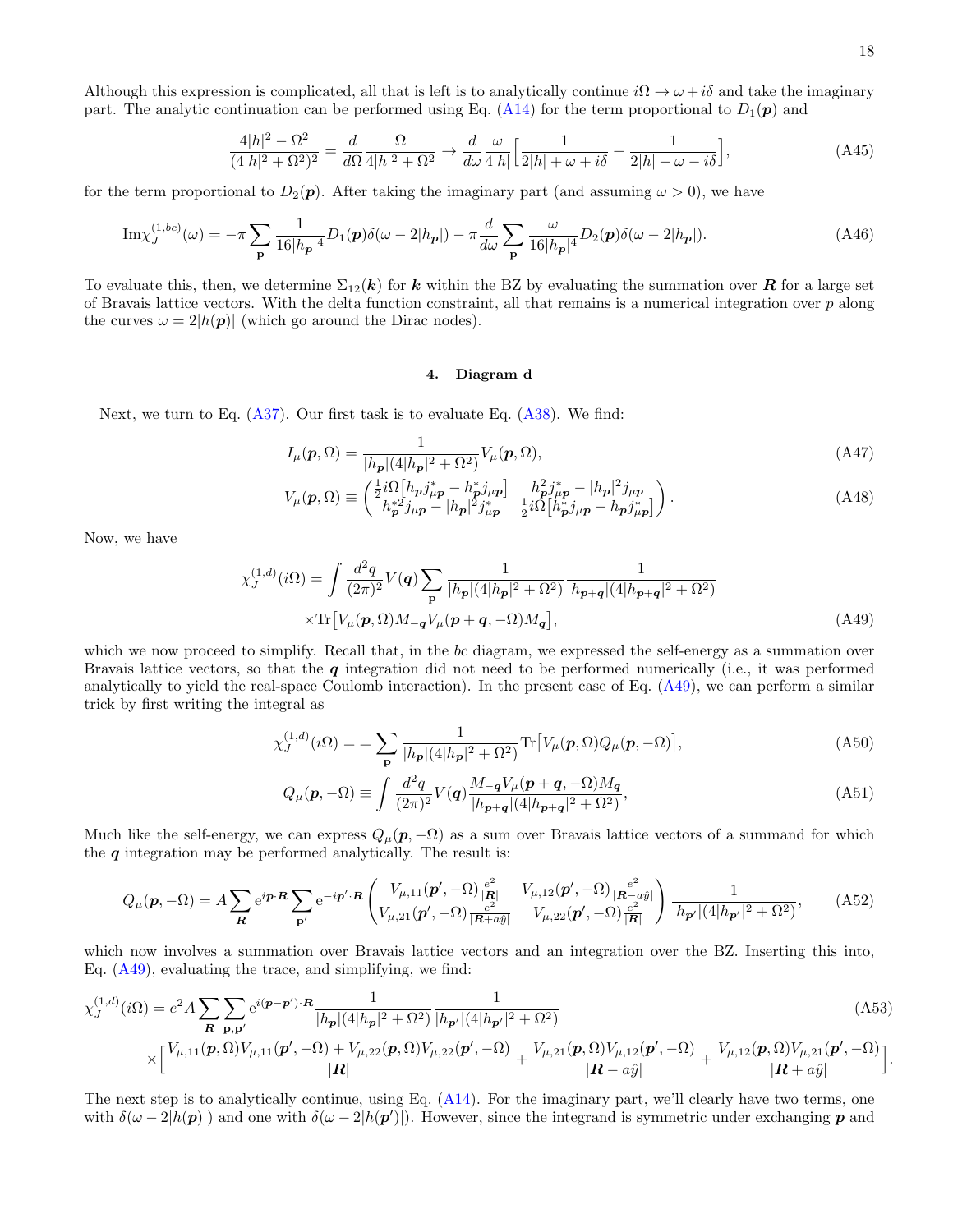p' and also  $R \to -R$ , these two terms are identical. We finally obtain (summing over the xx and yy components and dividing by 2, and using Eq.  $(A48)$ :

$$
\chi_{J}^{(1,d)}(\omega) = -e^2 A \sum_{\mu=x,y} \sum_{\mathbf{R}} \sum_{\mathbf{p},\mathbf{p}'} e^{i(\mathbf{p}-\mathbf{p}')\cdot\mathbf{R}} \left[ h_{\mathbf{p}} j_{\mu\mathbf{p}}^* - h_{\mathbf{p}}^* j_{\mu\mathbf{p}} \right] \left[ h_{\mathbf{p}'} j_{\mu\mathbf{p}'}^* - h_{\mathbf{p}'}^* j_{\mu\mathbf{p}'} \right]
$$
\n
$$
\times \left[ \frac{\omega^2}{2|\mathbf{R}|} + \frac{h_{\mathbf{p}}^* h_{\mathbf{p}'}}{|\mathbf{R} - a\hat{y}|} + \frac{h_{\mathbf{p}} h_{\mathbf{p}'}^*}{|\mathbf{R} + a\hat{y}|} \right] \frac{\pi}{2\omega} \delta(\omega - 2|h_{\mathbf{p}}|) \frac{1}{|h_{\mathbf{p}}||h_{\mathbf{p}'}|} \text{P.V.} \frac{1}{4|h_{\mathbf{p}'}|^2 - \omega^2},\tag{A54}
$$

the result for the retarded correlator. To evaluate this diagram, we must numerically evaluate the momentum integrations over the Brillouin zone and the summation over BL vectors  $\bf{R}$ . This result for point like Wannier functions can again be generalized to the case of the Coulomb potential given in Eq. [\(18\)](#page-6-6). Upon substituting the expression  $\frac{1}{|\mathbf{R}-a\hat{y}|}$  by  $\sqrt{\frac{\pi}{2}} \frac{1}{\lambda} e^{-|\mathbf{R}-a\hat{y}|/4\lambda^2} I_0 \left( \frac{|\mathbf{R}-a\hat{y}|^2}{4\lambda^2} \right)$  $\frac{(-a\hat{y})^2}{4\lambda^2}$  and analogously for  $\frac{1}{|R|}$  and  $\frac{1}{|R+a\hat{y}|}$ , the nonzero width of the on-site Wannier function is taken into account.

#### <span id="page-20-0"></span>Appendix B: Continuum RG/ Minimal subtraction scheme

Our starting point is the action of graphene:

<span id="page-20-1"></span>
$$
S = \int d\tau \int d^{d_e}x \ \psi_0^{\dagger} \left(\partial_{\tau} + ie_0 A_0^0 + v_0(-i\nabla \sigma)\right) \psi_0
$$

$$
+ \int d\tau \int d^{d_\gamma}x \left(\partial_x A_0^0\right)^2 , \tag{B1}
$$

where the subscript  $X_0$  denotes the bare quantities. Here,  $d_e$  is the spatial dimensionality of the electron degrees of freedom (henceforth we call  $d_e \to d = 2 - \epsilon$ ) and  $d_\gamma = 3$  is the dimensionality of the gauge fields  $A_0$  mediating the Coulomb potential. Taking a closer look at the action of graphene, we can derive the dimensionality of the fermionic fields and of the electrical charge. Since the action has to be a dimensionless quantity, we find for the ferminonic fields have the following dimensionality:

$$
[\psi_0] = \frac{d_e}{2} \,,\tag{B2}
$$

while the bosonic fields of the photons have the dimension:

$$
[A_0^{\mu}] = 1 - \epsilon \tag{B3}
$$

We can now deduce from these conditions that the dimension of the electrical charge  $e_0$  is given by:

$$
[e_0] = \epsilon \tag{B4}
$$

We have seen in Eq. [\(B4\)](#page-20-1) that the bare charge has dimensionality  $[e_0] = \epsilon$ . However, in order to have the electrical charge as a dimensionless quantity, we again introduce the parameter  $\mu$ :

<span id="page-20-2"></span>
$$
\frac{e_0^2}{\mu^{2\epsilon}} = e^2(\mu)Z_e \iff e_0^2 = \frac{e^2(\mu)}{4^{\epsilon}}e^{2\gamma\epsilon}\tilde{\mu}^{-2\epsilon} \iff e^2(\mu) = e_0^2 4^{\epsilon}e^{-2\gamma\epsilon}\tilde{\mu}^{-2\epsilon} \tag{B5}
$$

Upon recalling Eq.  $(41)$  and Eq.  $(45)$ , we see that the velocity is renormalized by:

$$
v_0 = \left[1 - \frac{1}{4\epsilon}\alpha(\mu)\right]v(\mu),\tag{B6}
$$

which can be rewritten as:

<span id="page-20-3"></span>
$$
v(\mu) = \frac{4\epsilon v_0}{4\epsilon - \alpha(\mu)}\,. \tag{B7}
$$

Now we can define our coupling constant as:

$$
\alpha(\mu) = \frac{e^2(\mu)}{v(\mu)}\,. \tag{B8}
$$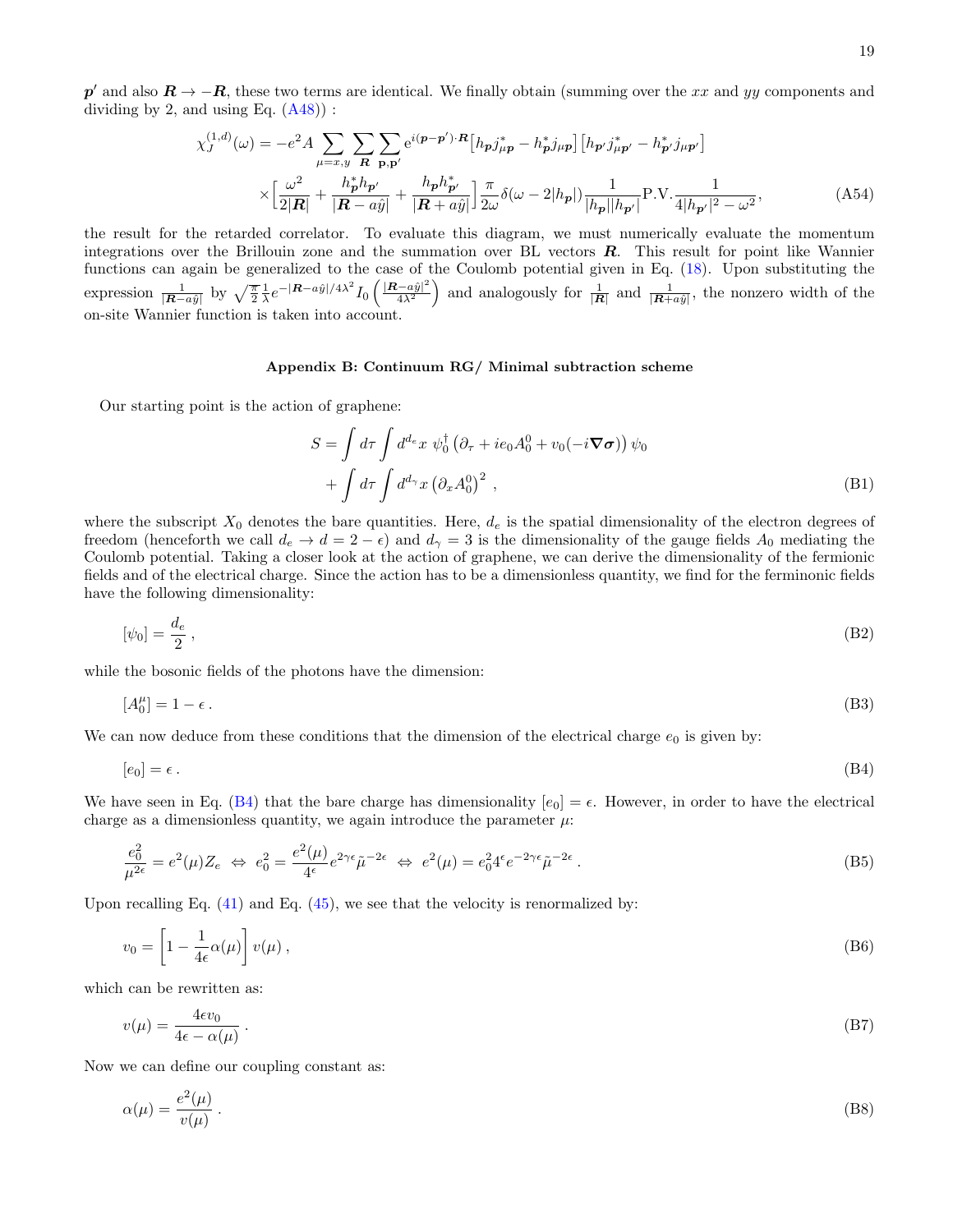20

Combining the above equation with Eq. [\(B5\)](#page-20-2) and Eq. [\(B7\)](#page-20-3), we obtain for the coupling constant the following expression:

$$
\alpha(\mu) = \frac{\alpha_0 4^{\epsilon} e^{-2\gamma \epsilon} \tilde{\mu}^{-2\epsilon}}{1 + \frac{\alpha_0}{4} \frac{1}{\epsilon} 4^{\epsilon} e^{-2\gamma \epsilon} \tilde{\mu}^{-2\epsilon}}.
$$
\n(B9)

Next we replace again the divergence by the logarithm, using  $\frac{1}{\epsilon} \to \log(\mu/\omega)$ , and than take the limit  $\epsilon \to 0$ . This yields:

$$
\alpha(\omega) = \frac{\alpha_0}{1 + \frac{\alpha_0}{4} \log\left(\frac{\mu}{\omega}\right)}.
$$
\n(B10)

Treating the velocity in an analogous way leads to:

$$
v_0 = v(\mu) - \frac{1}{4\epsilon}e^2(\mu) \implies v(\mu) = v_0 + \frac{e_0^2}{4\epsilon}4^{\epsilon}e^{-2\gamma\epsilon}\tilde{\mu}^{-2\epsilon}.
$$
 (B11)

After replacing the divergence and taking the limit  $\epsilon \to 0$ , we obtain:

$$
v(\omega) = v_0 + \frac{e_0^2}{4} \log \left(\frac{\mu}{\omega}\right) \tag{B12}
$$

- <span id="page-21-0"></span><sup>1</sup> A. H. Castro Neto, F. Guinea, N. M. R. Peres, K. S. Novoselov, and A. K. Geim, [Rev. Mod. Phys.](http://dx.doi.org/ 10.1103/RevModPhys.81.109) 81, 109 [\(2009\).](http://dx.doi.org/ 10.1103/RevModPhys.81.109)
- <span id="page-21-1"></span><sup>2</sup> K. S. Novoselov, A. K. Geim, S. V. Morozov, D. Jiang, M. I. Katsnelson, I. V. Grigorieva, S. V. Dubonos, and A. A. Firsov, Nature 438[, 197 \(2005\).](http://dx.doi.org/10.1038/nature04233)
- <span id="page-21-2"></span><sup>3</sup> Y. Zhang, Y.-W. Tan, H. L. Stormer, and P. Kim, [Nature](http://dx.doi.org/10.1038/nature04235) 438[, 201 \(2005\).](http://dx.doi.org/10.1038/nature04235)
- <span id="page-21-3"></span>N. Stander, B. Huard, and D. Goldhaber-Gordon, [Phys.](http://dx.doi.org/10.1103/PhysRevLett.102.026807) Rev. Lett. 102[, 026807 \(2009\).](http://dx.doi.org/10.1103/PhysRevLett.102.026807)
- <span id="page-21-4"></span><sup>5</sup> X. Du, I. Skachko, F. Duerr, A. Luican, and E. Y. Andrei, Nature 462[, 192 \(2009\).](http://dx.doi.org/10.1038/nature08522)
- <span id="page-21-5"></span><sup>6</sup> K. I. Bolotin, F. Ghahari, M. D. Shulman, H. L. Stormer, and P. Kim, Nature 462[, 196 \(2009\).](http://dx.doi.org/10.1038/nature08582)
- <span id="page-21-6"></span>7 J. Crossno, J. K. Shi, K. Wang, X. Liu, A. Harzheim, A. Lucas, S. Sachdev, P. Kim, T. Taniguchi, K. Watanabe, T. A. Ohki, and K. C. Fong, Science 351[, 1058 \(2016\).](http://dx.doi.org/10.1126/science.aad0343)
- <sup>8</sup> M. Titov, R. V. Gorbachev, B. N. Narozhny, T. Tudorovskiy, M. Schütt, P. M. Ostrovsky, I. V. Gornyi, A. D. Mirlin, M. I. Katsnelson, K. S. Novoselov, A. K. Geim, and L. A. Ponomarenko, [Phys. Rev. Lett.](http://dx.doi.org/10.1103/PhysRevLett.111.166601) 111, 166601 (2013).
- <sup>9</sup> B. N. Narozhny, I. V. Gornyi, M. Titov, M. Schütt, and
- A. D. Mirlin, Phys. Rev. B 91[, 035414 \(2015\).](http://dx.doi.org/10.1103/PhysRevB.91.035414)
- <sup>10</sup> U. Briskot, M. Schütt, I. V. Gornyi, M. Titov, B. N. Narozhny, and A. D. Mirlin, [Phys. Rev. B](http://dx.doi.org/ 10.1103/PhysRevB.92.115426) 92, 115426 [\(2015\).](http://dx.doi.org/ 10.1103/PhysRevB.92.115426)
- <sup>11</sup> D. A. Bandurin, I. Torre, R. K. Kumar, M. Ben Shalom, A. Tomadin, A. Principi, G. H. Auton, E. Khestanova, K. S. Novoselov, I. V. Grigorieva, L. A. Ponomarenko, A. K. Geim, and M. Polini, Science 351[, 1055 \(2016\).](http://dx.doi.org/10.1126/science.aad0201)
- <span id="page-21-7"></span><sup>12</sup> L. Levitov and G. Falkovich, Nat. Phys. [Adv. Online](http://dx.doi.org/10.1038/nphys3667) Publ.[, 1745 \(2016\).](http://dx.doi.org/10.1038/nphys3667)
- <span id="page-21-8"></span><sup>13</sup> D. C. Elias, R. V. Gorbachev, A. S. Mayorov, S. V. Morozov, A. A. Zhukov, P. Blake, L. A. Ponomarenko, I. V. Grigorieva, K. S. Novoselov, F. Guinea, and A. K. Geim,

Nat. Phys. **7**[, 701 \(2011\).](http://dx.doi.org/ doi:10.1038/nphys2049)

- <span id="page-21-9"></span><sup>14</sup> D. A. Siegel, C.-H. Park, C. Hwang, J. Deslippe, A. V. Fedorov, S. G. Louie, and A. Lanzara, [Proc. Natl. Acad.](http://dx.doi.org/ 10.1073/pnas.1100242108) Sci. 108[, 11365 \(2011\).](http://dx.doi.org/ 10.1073/pnas.1100242108)
- <span id="page-21-10"></span><sup>15</sup> G. L. Yu, R. Jalil, B. Belle, A. S. Mayorov, P. Blake, F. Schedin, S. V. Morozov, L. A. Ponomarenko, F. Chiappini, S. Wiedmann, U. Zeitler, M. I. Katsnelson, A. K. Geim, K. S. Novoselov, and D. C. Elias, [Proc. Natl. Acad.](http://dx.doi.org/10.1073/pnas.1300599110) Sci. 110[, 3282 \(2013\).](http://dx.doi.org/10.1073/pnas.1300599110)
- <span id="page-21-11"></span><sup>16</sup> I. F. Herbut, V. Juričić, and O. Vafek, [Phys. Rev. Lett.](http://dx.doi.org/10.1103/PhysRevLett.100.046403) 100[, 046403 \(2008\).](http://dx.doi.org/10.1103/PhysRevLett.100.046403)
- <span id="page-21-18"></span><sup>17</sup> E. G. Mishchenko, EPL **83**[, 17005 \(2008\).](http://stacks.iop.org/0295-5075/83/i=1/a=17005)
- <span id="page-21-17"></span><sup>18</sup> D. E. Sheehy and J. Schmalian, [Phys. Rev. B](http://dx.doi.org/10.1103/PhysRevB.80.193411) 80, 193411 [\(2009\).](http://dx.doi.org/10.1103/PhysRevB.80.193411)
- <span id="page-21-19"></span> $19\,$  V. Juričić, O. Vafek, and I. F. Herbut, [Phys. Rev. B](http://dx.doi.org/ 10.1103/PhysRevB.82.235402) 82. [235402 \(2010\).](http://dx.doi.org/ 10.1103/PhysRevB.82.235402)
- <span id="page-21-20"></span><sup>20</sup> B. Rosenstein, M. Lewkowicz, and T. Maniv, [Phys. Rev.](http://dx.doi.org/10.1103/PhysRevLett.110.066602) Lett. **110**[, 066602 \(2013\).](http://dx.doi.org/10.1103/PhysRevLett.110.066602)
- <span id="page-21-21"></span> $21$  I. Sodemann and M. M. Fogler, [Phys. Rev. B](http://dx.doi.org/10.1103/PhysRevB.86.115408) 86, 115408 [\(2012\).](http://dx.doi.org/10.1103/PhysRevB.86.115408)
- <sup>22</sup> G. Gazzola, A. L. Cherchiglia, L. A. Cabral, M. C. Nemes, and M. Sampaio, EPL 104[, 27002 \(2013\).](http://stacks.iop.org/0295-5075/104/i=2/a=27002)
- <sup>23</sup> S. H. Abedinpour, G. Vignale, A. Principi, M. Polini, W.- K. Tse, and A. H. MacDonald, [Phys. Rev. B](http://dx.doi.org/ 10.1103/PhysRevB.84.045429) 84, 045429 [\(2011\).](http://dx.doi.org/ 10.1103/PhysRevB.84.045429)
- <span id="page-21-12"></span> $24$  A. Golub and B. Horovitz, Phys. Rev. B  $81$ [, 245424 \(2010\).](http://dx.doi.org/10.1103/PhysRevB.81.245424)
- <span id="page-21-13"></span><sup>25</sup> R. R. Nair, P. Blake, A. N. Grigorenko, K. S. Novoselov, T. J. Booth, T. Stauber, N. M. R. Peres, and A. K. Geim, Science **320**[, 1308 \(2008\).](http://dx.doi.org/10.1126/science.1156965)
- <span id="page-21-14"></span><sup>26</sup> D. N. Basov, R. D. Averitt, D. van der Marel, M. Dressel, and K. Haule, [Rev. Mod. Phys.](http://dx.doi.org/ 10.1103/RevModPhys.83.471) 83, 471 (2011).
- <span id="page-21-15"></span> $27$  A. W. W. Ludwig, M. P. A. Fisher, R. Shankar, and G. Grinstein, Phys. Rev. B 50[, 7526 \(1994\).](http://dx.doi.org/10.1103/PhysRevB.50.7526)
- <span id="page-21-16"></span><sup>28</sup> J. Gonzalez, F. Guinea, and M. Vozmediano, [Nucl. Phys.](http://dx.doi.org/http://dx.doi.org/10.1016/0550-3213(94)90410-3) B 424[, 595 \(1994\).](http://dx.doi.org/http://dx.doi.org/10.1016/0550-3213(94)90410-3)